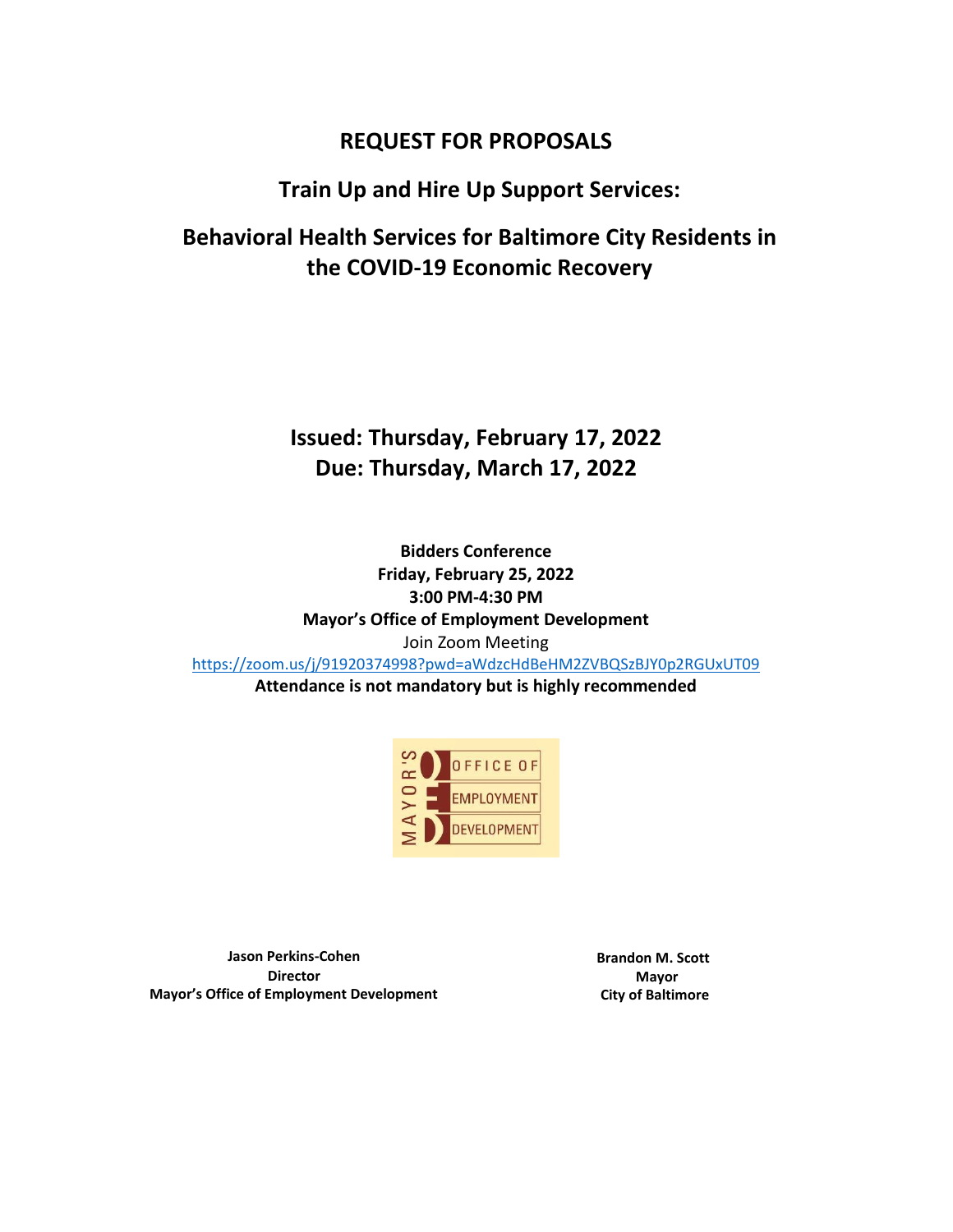## **TABLE OF CONTENTS**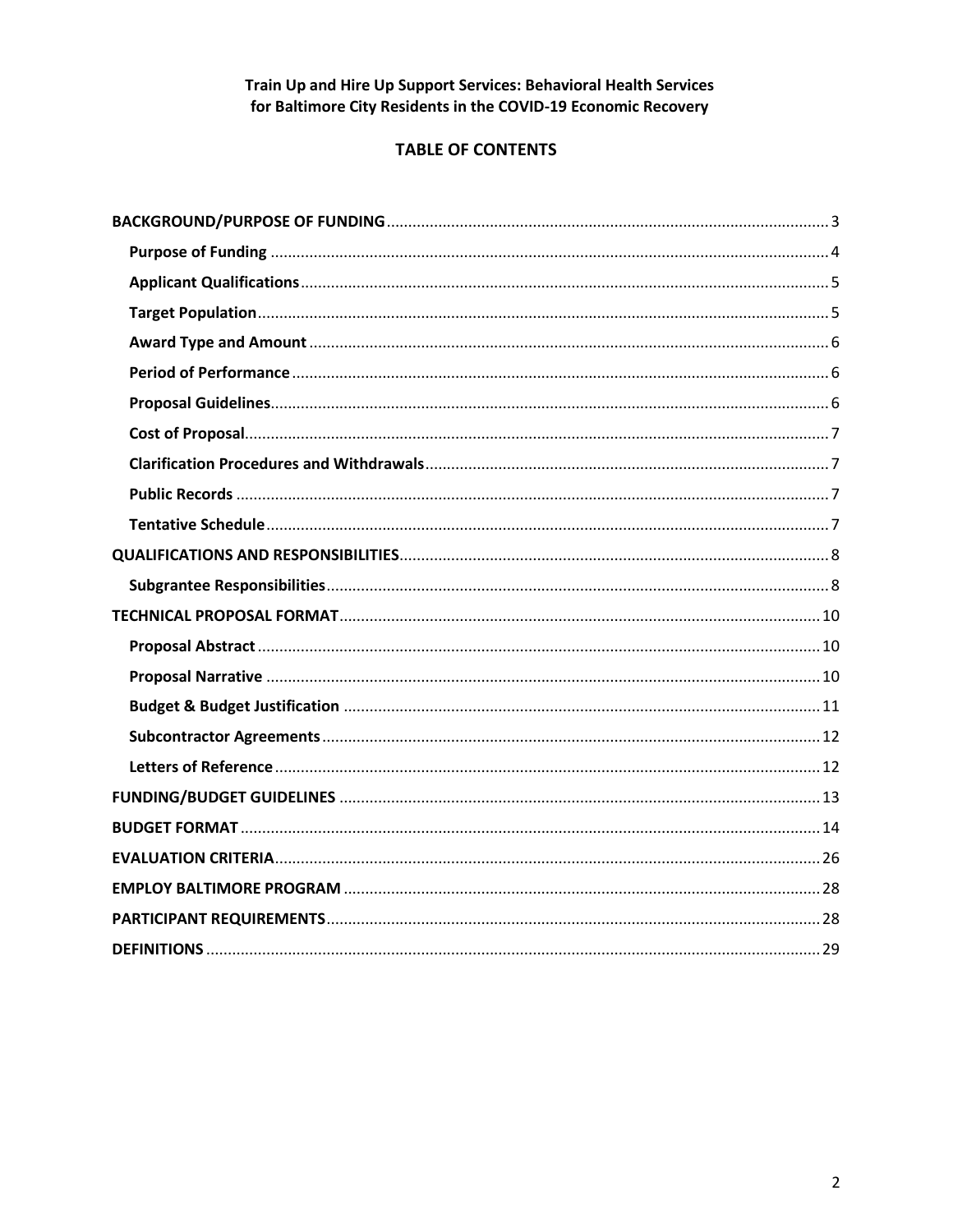#### **BACKGROUND/PURPOSE OF FUNDING**

<span id="page-2-0"></span>The Mayor's Office of Employment Development (MOED) is Baltimore's workforce development agency and American Job Center operator. MOED serves as the City's primary agent of workforce development services for employers, new workers, people with disabilities, career changers, returning citizens, laid-off workers, and youth. More information on MOED is available at<https://moed.baltimorecity.gov/>

MOED's mission is to deliver economic justice to Baltimore residents. To MOED, economic justice means creating an equitable workforce system that responds to all residents' needs and provides viable economic opportunities to all residents especially those who have been generally and systemically disadvantaged. We believe that every resident deserves the right for meaningful work and a hopeful future. Like all of MOED's programs, Train Up and Hire Up aim to disrupt systems of structural racism that have led to unequal access to opportunity and inequity in income and employment. Systemic racism has caused disparities in housing, transportation, education, and health, all of which impact access to job opportunities. Employment among Black workers is concentrated in lower wage industries and occupations. Black workers tend to earn less than their white counterparts and experience higher employment turnover. Median household income for Black households in Baltimore is nearly half that of whites. Black employment in the city is three times that of whites, and Black workers are expected to have a longer and slower recovery from the pandemic, regardless of education level. Train Up and Hire Up will provide training and job opportunities and wraparound supports to those who might otherwise find themselves unemployed or struggling in a job without prospects for advancement.

Train Up and Hire Up are part of Baltimore's COVID-19 economic recovery strategy, which is funded through the American Rescue Plan Act (ARPA) and the Maryland RELIEF Act. MOED is working with public and private partners to provide occupational training, apprenticeships, subsidized work, supportive services, transportation assistance, and small business subsidies. These workforce strategies are designed to alleviate the economic impacts of the pandemic and to assist neighborhoods and residents hardest hit by pandemic. MOED will prioritize unemployed and underemployed residents and particularly our most disadvantaged jobseekers, including returning citizens, opportunity youth, and public assistance recipients. These programs will increase access to opportunity, promote local job growth, support lowincome households, benefit historically underinvested neighborhoods, and create wealth in communities of color. They will also help the city become cleaner, safer, and more welcoming.

Train Up will offer occupational training in high-demand sectors and Hire Up will provide subsidized employment with city agencies and nonprofits organizations paying \$15/hour. Programs will be located throughout Baltimore City. Train Up will serve approximately 1,650 residents over three program years. Training programs will take place in-person, remotely, or in a hybrid setting. Training is expected to be offered by 17 organizations offering occupation training and industry-recognized credentials in eight highgrowth sectors (automotive, biotechnology, construction, healthcare, hospitality, information technology, manufacturing, and transportation/logistics). Programs will also provide case management, job placement assistance, and access to support services. Occupational training program length varies and averages about three months. Support services include financial empowerment counseling, adult education, legal services, and behavioral health support. MOED will offer financial empowerment services directly, and the remaining services will be provided by contractors to be selected through a competitive RFP process.

Hire Up will serve approximately 420 residents over three program years. Residents will receive one-week of paid job readiness training and will work 35 hours/week at nonprofit organizations or city agencies for up to six months. Current work sites includes the Department of Recreation and Parks, Department of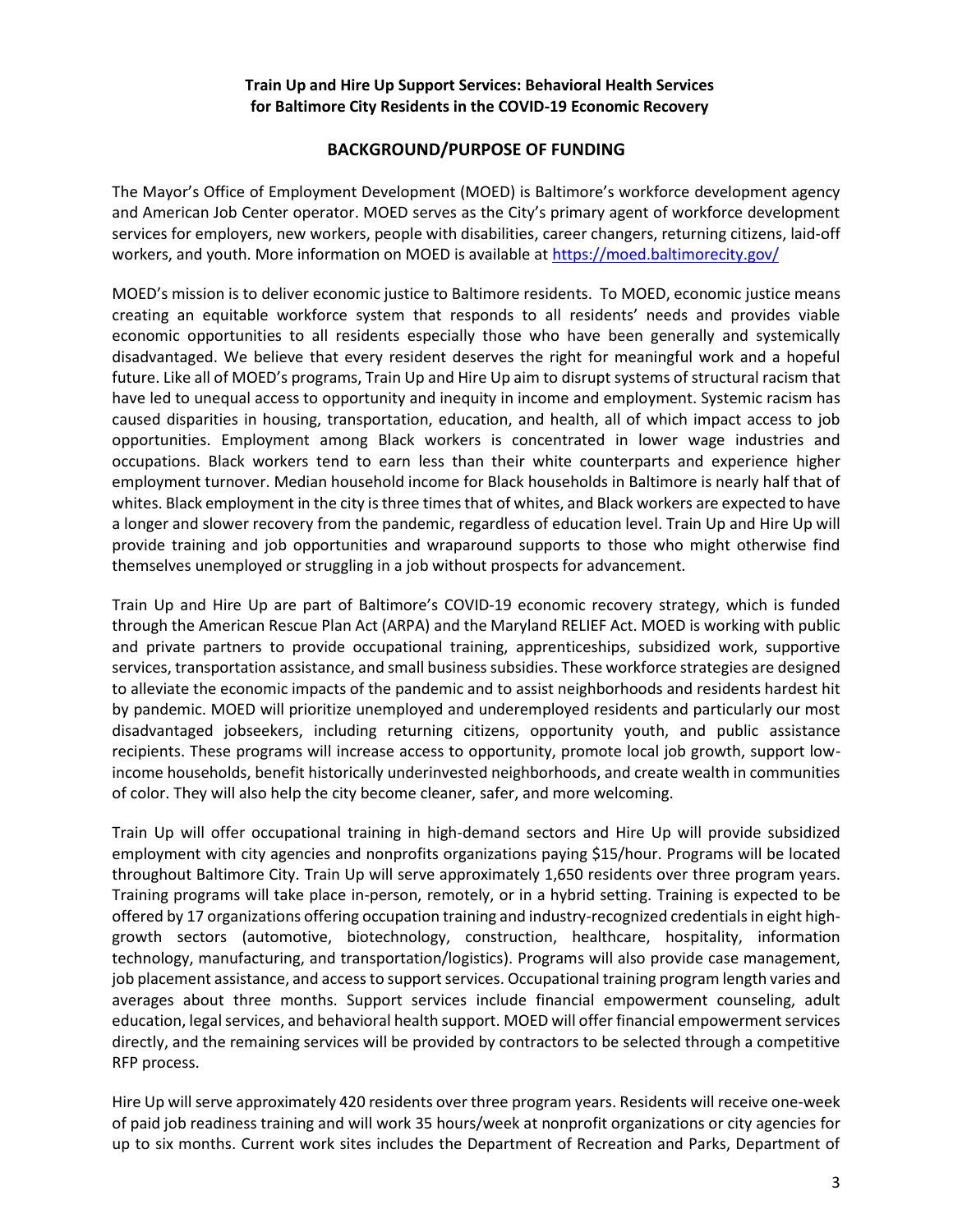Public Works, Downtown Partnership of Baltimore, Parking Authority of Baltimore City, and MOED. Hire Up will offer participants access to financial empowerment counseling, legal services, and behavioral health services as workforce supports.

MOED has received funding in partnership with Baltimore City's Mayor's Office of Recovery Programs to support behavioral health services as a workforce support. Behavioral health services are supported by a City-awarded grant of Coronavirus State and Local Fiscal Recovery Funds and shall be used as permitted by American Rescue Plan Act of 2021 (ARPA) § 9901, Pub. L. No. 117-2, codified at 42 U.S.C. § 802 et seq.

For more information, see:

American Rescue Plan Act of 2021[: https://www.congress.gov/117/bills/hr1319/BILLS-117hr1319enr.pdf](https://www.congress.gov/117/bills/hr1319/BILLS-117hr1319enr.pdf) 31 CFR Part 35 Interim Final Rule: [https://www.govinfo.gov/content/pkg/FR-2021-05-17/pdf/2021-](https://www.govinfo.gov/content/pkg/FR-2021-05-17/pdf/2021-10283.pdf) [10283.pdf](https://www.govinfo.gov/content/pkg/FR-2021-05-17/pdf/2021-10283.pdf)

#### <span id="page-3-0"></span>**Purpose of Funding**

The organizations funded by this proposal will offer group and individual behavioral health services to all participants enrolled in Hire Up and Train Up. Program participants will be located at occupational training sites and subsidized worksite throughout the city. Training and subsidized work may be inperson, remote, or hybrid. Training sites and work sites will set aside program time for program participants to participate in support services

Behavioral health services will include individual counseling by a licensed clinician through telehealth or in person, and well as in-person and remote group support sessions. If utilization by Hire Up and Train Up participants is lower than anticipated and selected behavioral health providers have extra capacity, they will additionally offer services to other MOED clients who have been negatively impacted by the pandemic. Funded organizations will do the following:

- Provide individual and group-based behavioral health support as participants navigate employment and training during and beyond the COVID-19 pandemic
- Provide a safe space to help individuals and families toward self-sufficiency and personal success
- Help individuals to create better problem-solving, healthier relationships, and stronger communities
- Normalize attention to and care of behavioral health in the view employees and employers

Individual and group sessions will provide a safe, confidential environment for people to normalize experiences, reduce loneliness, gain awareness of self and others as well as learn new skills. Groups may focus on topics such as physical wellness (nutrition, exercise, sleeping habits), interpersonal communication, anger management, trauma, substance abuse, or other topics deemed relevant to the group.

Funded organizations will also work with occupational training program providers (under Train Up) and worksite supervisors (under Hire Up) to provide consultation, professional development, and other assistance to create a more holistic understanding of behavioral health and wellness.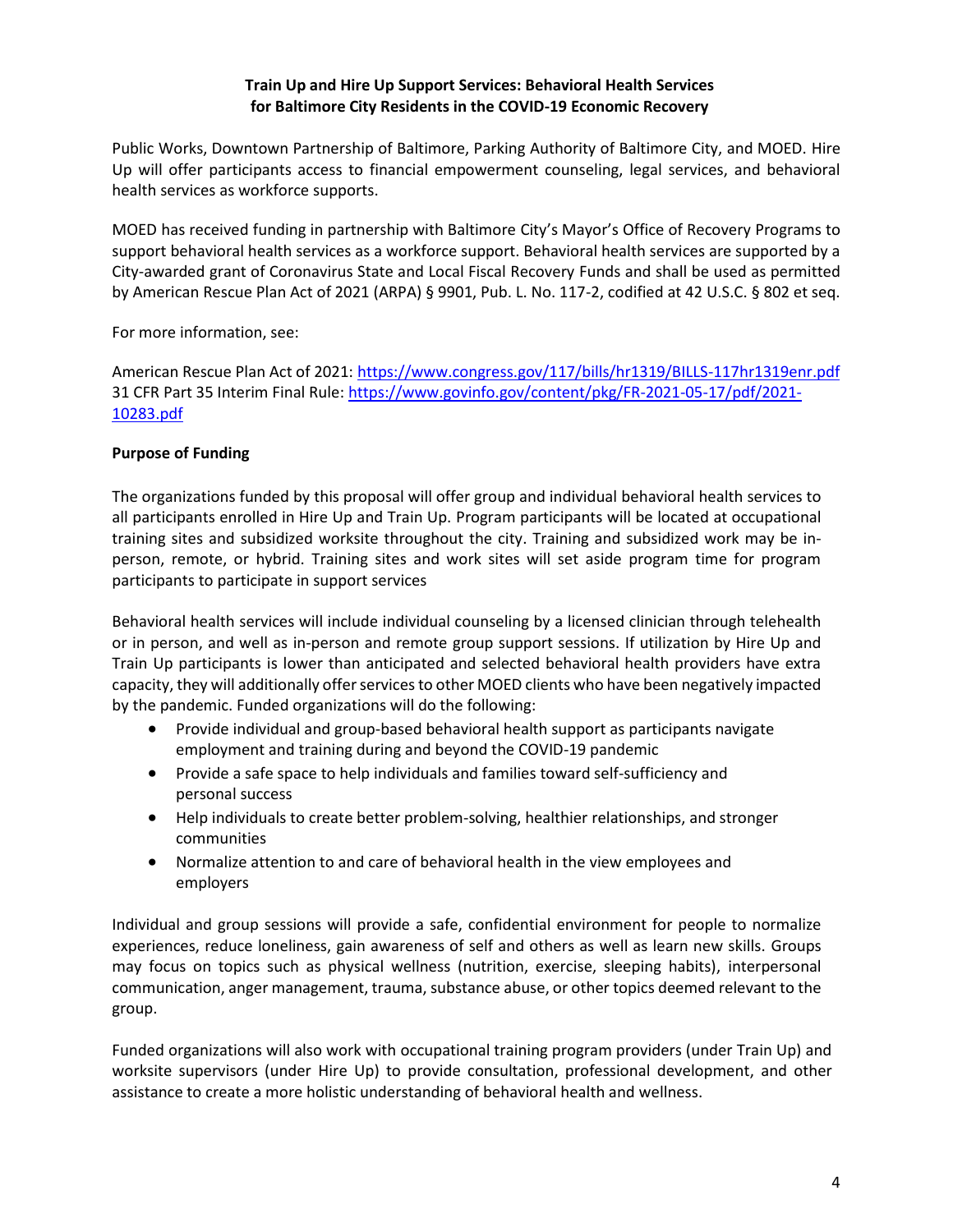#### <span id="page-4-0"></span>**Applicant Qualifications**

This RFP is open to behavioral health providers operating in Baltimore City. This is a competitive process open to organizations with a not-for-profit designation as evidenced by incorporation in the State of Maryland or Federal 501(c)(3) tax-exempt designation.

Selected vendors must have demonstrated experience with providing behavioral health services to lowincome populations in Baltimore City. Bidders may form teams or include subcontractors to appropriately respond to all tasks listed in the Scope of Work. If teams are formed, or subcontractors are engaged, the proposal must clearly identify a prime or lead contractor.

Applicants to this RFP should offer, at minimum:

 Services by a clinician (or clinicians) with LCSW-C or LCPC license in Maryland. The clinician(s) should have at least 5 years of work experience in the implementation of therapeutic behavioral health services. This should include professional experience developing and implementing clinical interventions for individuals experiencing trauma, grief and loss, anxiety, depression, anger management, and substance abuse.

Applicants should also possess the following, at a minimum:

- Experience working with Baltimore City residents
- Ability to create individualized plans that address behavioral health and wellness needs
- Ability to provide behavioral health services in various formats (individual and group format, remote and in-person) and in various geographic locations
- Ability to develop a positive culture of mutual understanding and trust and assist in normalizing behavioral health concerns
- Commitment to provide services through a race equity and inclusion lens
- Understanding of how potential stigma associated with engaging in behavioral health services could impact individuals' participation in the program
- Ability to help project partners understand behavioral health services
- Understanding of common barriers to economic success, including childcare, parenting/family stress, transportation, and academic difficulties
- Ability to travel to different locations throughout Baltimore City to provide services

The selected organizations will work closely with the Train Up project manager, Hire Up project manager, and other MOED staff working on ARPA-supported programming to ensure full and consistent implementation of behavioral health services that are meeting the needs of participants. Periodic meetings and frequent communication are expected among behavioral services providers, occupational training staff, and Hire Up and Train Up project management staff based at MOED. Monthly performance reports will be required. Updates will apprise MOED of monthly activities, issues with implementation, solutions to implementation challenges, and recommendations for needed adjustments.

#### <span id="page-4-1"></span>**Target Population**

This grant opportunity serves unemployed and underemployed Baltimore residents who have been negatively affected by the pandemic. This includes Hire Up participants, Train Up participants, and, capacity permitting, other MOED clients harmed by the pandemic. MOED's programs will prioritize the city's most disadvantaged job seekers, including returning citizens, opportunity youth, and public assistance recipients.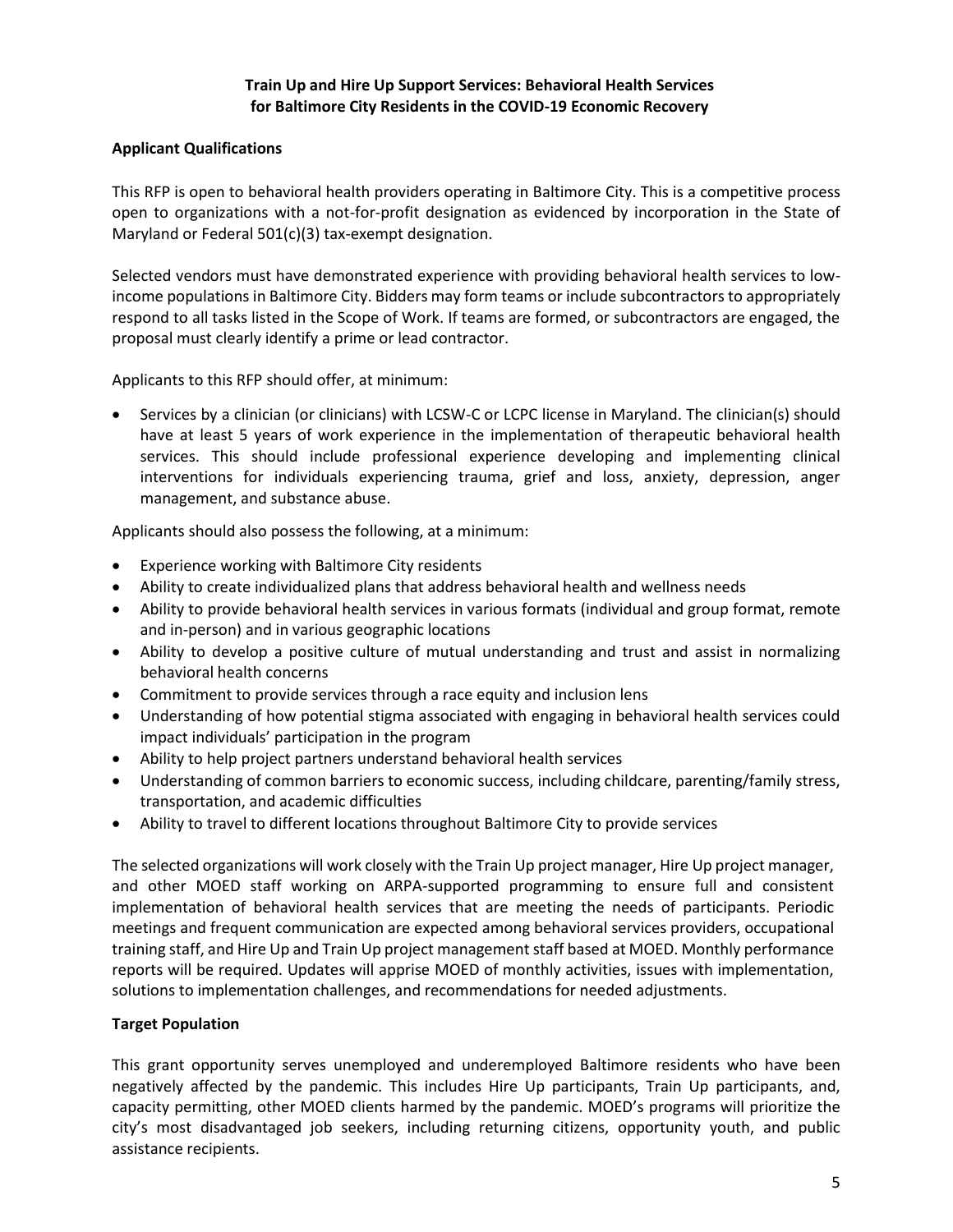#### <span id="page-5-0"></span>**Award Type and Amount**

Funding will be provided in the form of a grant. Approximately \$660,000 is expected to be available to eligible organizations as described below to fund 2-3 grants of up to \$330,000, with each lasting up to 27 months. A total of approximately 2,200 participants are expected to be offered services over the course of the grant period, or a total of about 975 participants offered services in the first and second years each, with 250 offered services in the final quarter of the project. The cost per participant offered services is approximately \$300. The expectation is that all participants receive the offer of services. Service uptake will be voluntary, and MOED is aware that service utilization rates will vary across sites.

MOED reserves the right to change the number of grants awarded depending on the number and quality of applications submitted under this RFP. In the event that additional funds become available, MOED reserves the right to use such funds to select additional grantees from applications submitted in response to this RFP. Grant awards will be made only to the extent that funds are available.

#### <span id="page-5-1"></span>**Period of Performance**

The maximum period of grant performance is 27 months from the date of execution of the grant award, commencing on or about April 1, 2022, and ending on or about June 30, 2024. This performance period includes: all necessary implementation and start-up activities, client recruitment, and execution of proposed counseling activities.

MOED expects that start-up activities, such as establishment of relationships with Train Up training providers and Hire Up worksite supervisors, will begin immediately after contract award. MOED also expects that grantees will begin serving participants no later than one month after the date of grant award.

MOED strongly encourages grantees to develop their project work plans and timelines accordingly. Applicants must plan to fully expend grant funds during the period of performance while ensuring full transparency and accountability for all expenditures.

#### <span id="page-5-2"></span>**Proposal Guidelines**

Proposals must include the following components:

- 1. Proposal abstract
- 2. Proposal narrative
- 4. Budget & budget justification
- 5. Subcontractor agreements, if applicable
- 6. Letters of reference

The required proposal document should be prepared using 12-point font, double-spaced, and on numbered pages. The Proposal Narrative must be limited to 10 pages.

Submit your application via email to Shantrice Cooper-Mckoy at **Scooper-mckoy@oedworks.com** by **3:00 pm on Thursday, March 17, 2022**. Include "Train Up and Hire Up: Behavioral Health Services Proposal" in the subject line of the email.

It is the applicant's responsibility to ensure that the submitted proposal is complete and fully responsive to all RFP requirements.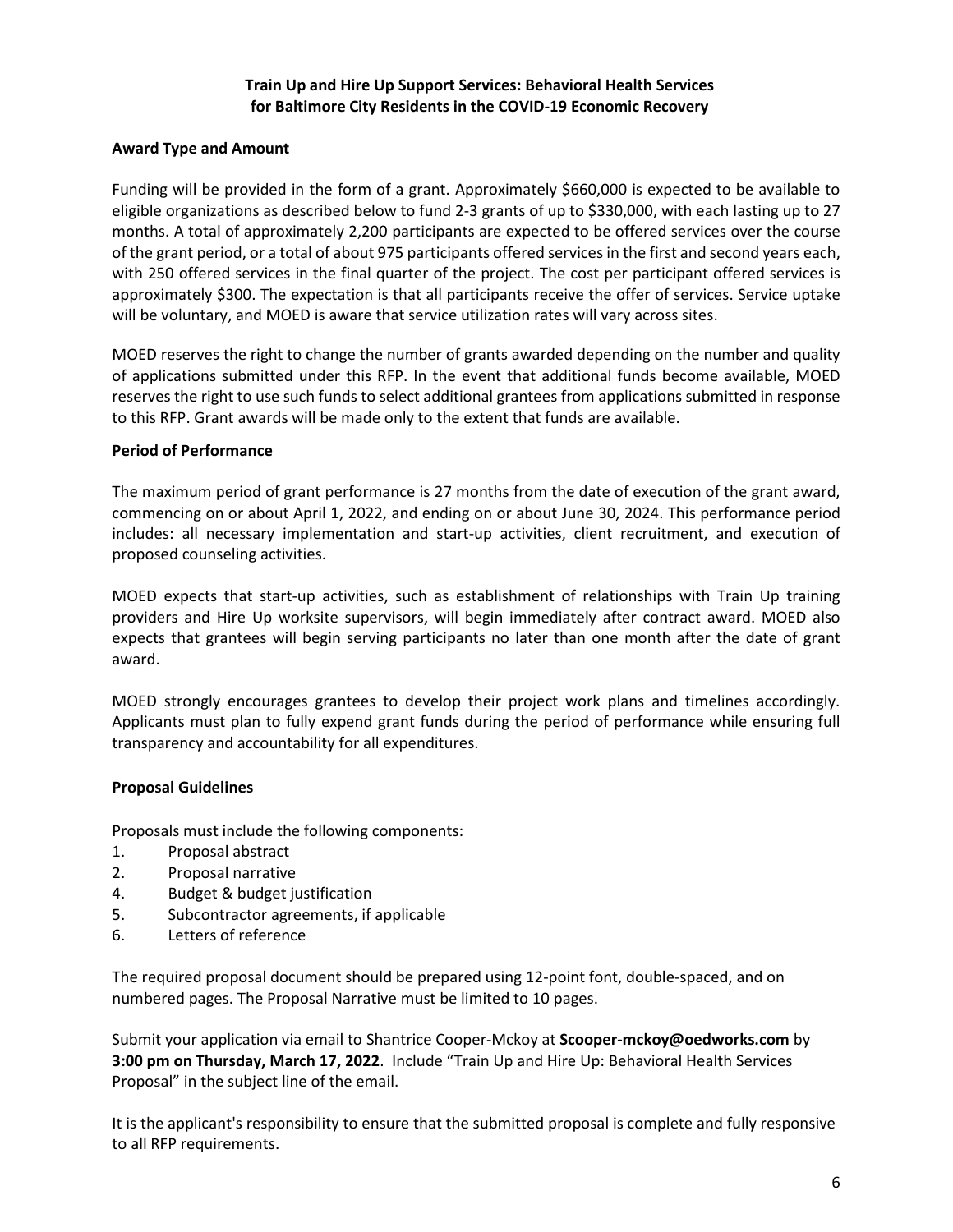#### <span id="page-6-0"></span>**Cost of Proposal**

MOED will not pay any costs incurred by applicants associated with proposal preparation.

#### <span id="page-6-1"></span>**Clarification Procedures and Withdrawals**

All clarifications or changes to submitted proposals must be in the form of a written addendum and received prior to **3:00 PM on Thursday, March 17, 2022.** A submitted proposal may be withdrawn prior to the due date. A written request to withdraw the proposal must be submitted electronically to Scoopermckoy@oedworks.com.

#### <span id="page-6-2"></span>**Public Records**

Applicants are advised that documents in possession of the Mayor's Office of Employment Development are considered public records and subject to disclosure under the Maryland Public Information Act.

#### <span id="page-6-3"></span>**Tentative Schedule**

- RFP issued: Thursday, February 17, 2022
- Bidders conference: Friday, February 25, 2022, 3:00-4:30 PM
- Written questions due on or before: Wednesday, March 2, 2022
- Optional letter of intent due: Friday, March 4, 2022
- Response to questions posted: Tuesday, March 8, 2022
- Proposals due: Thursday, March 17, 2022
- Award is announced on or about: Friday, March 25, 2022
- Final qualification documents due from selectees: Tuesday, March 30, 2022
- Agreement completed and approved by: April 6, 2022
- Start of services, on or about: May 1, 2022
- Contract end date: June 30, 2024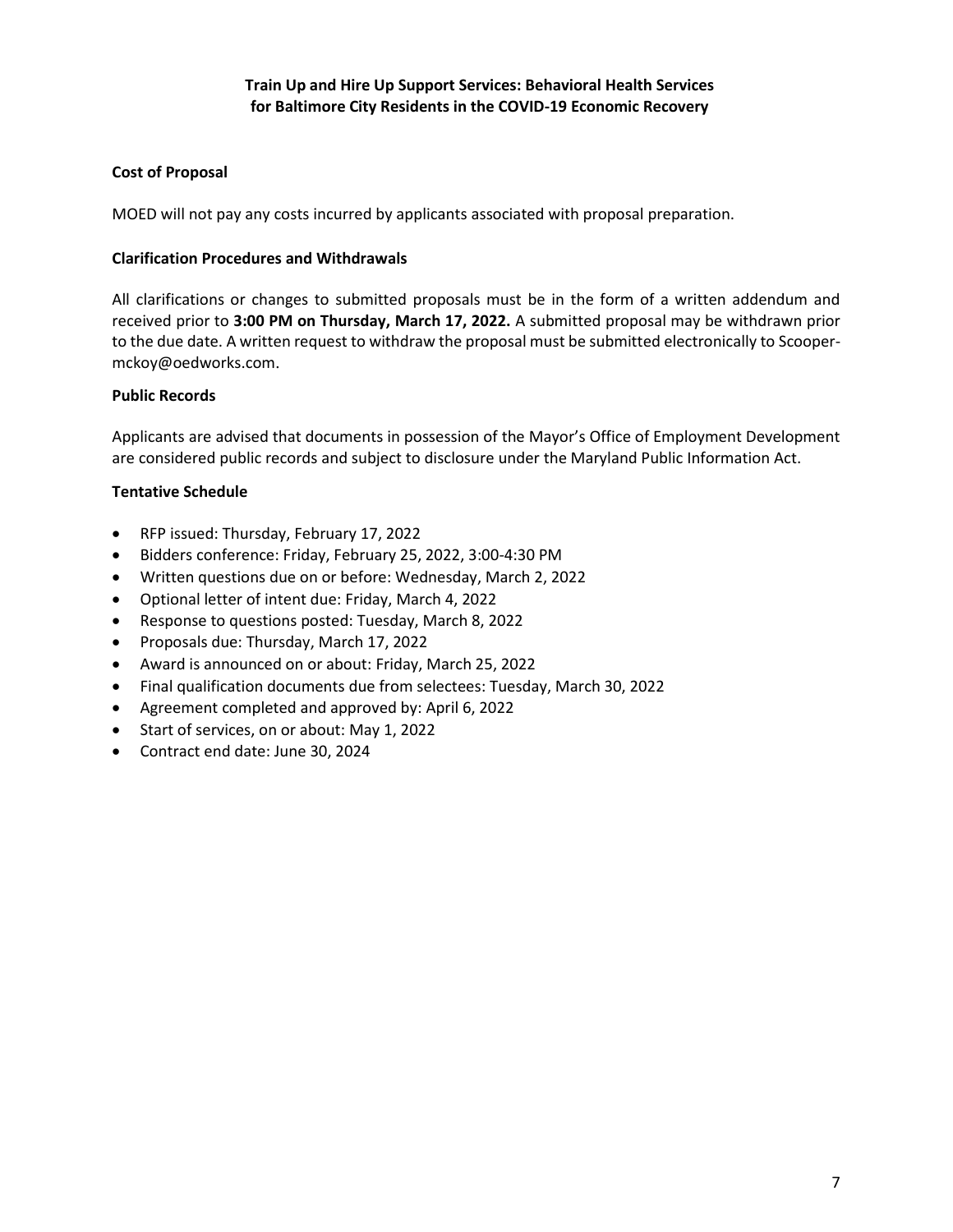#### **QUALIFICATIONS AND RESPONSIBILITIES**

<span id="page-7-0"></span>All selected organizations must meet a minimum level of administrative and fiscal capacity in order to enter into a subgrant agreement with MOED. Therefore, all applicants given selection notification must provide the following Documentation of Qualifications when requested by MOED. Failure to satisfactorily provide the following documentation could result in disqualification of proposed award.

#### **Documentation of Organization's Qualifications**

- In good standing with the Maryland Department of Assessments Taxation at time of proposal submission *<Must submit a current a certificate of good standing from the Department of Assessment and Taxation.>*
- Legal entity (Proof of Incorporation, 501c (3), etc.) *<Must submit document proving legal entity.>*
- Written personnel policies *<Must submit table of contents of personnel policies.>*
- Written conflict of interest policy for staff and board *<Must submit copy of Conflict of Interest Policy.>*
- Written grievance procedure for customers/clients <*Must submit copy of grievance procedure*.>
- Ongoing quality assurance process for services <*Must submit descriptions of process*.>
- For organizations with an annual budget of at least \$100,000 *<Must submit current annual budget document identifying the various sources and amounts.>*
- For organizations that have more than one revenue source *<Must submit revenue documentation identifying the various sources and amounts*.>
- Proven fiscal capacity including capacity for fund accounting *<Must submit bound copy of most recent formal audit completed within last year. Must satisfactorily address all findings.>*
- Verify that the program has procured and will maintain during the life of the agreement the following required insurance coverage: professional liability, errors and omissions; commercial general liability insurance, including contractual liability insurance; business automobile liability (if applicable); worker's compensation coverage; and employee dishonesty insurance *<Must submit copies of certificates of insurance with contract. >*
- Adequate method to collect client information and demographics *<Must submit sample of format or report. >*
- Demonstrated ability to collect outcome data that measures performance to plan *<Must submit report showing actual to planned performance. >*
- A networked computer connected to the Internet with a browser that is compatible with any current cloud applications or databases required by MOED; the system should have a PDF reader, office applications compatible with the current version of Microsoft Excel and Word, and email accounts for all individuals accountable for this agreement or willingness and budget to acquire these technologies *<Must submit letter describing how organization currently addresses or plans to address these criteria.*>

#### <span id="page-7-1"></span>**Subgrantee Responsibilities**

Program success is contingent upon the ability of the subgrantee to meet the demands of managing and administering the initiative/service. The awarded agreement will be based on cost reimbursement with allowable costs limited to those reasonable and necessary for the effective and efficient performance of the contract services. With the advance written approval of MOED, the subgrantee may be permitted to subcontract specific activities, with conditions.

#### **NOTE: It is suggested that the organization has a minimum of three months operating capital on-hand throughout the term of the contract.**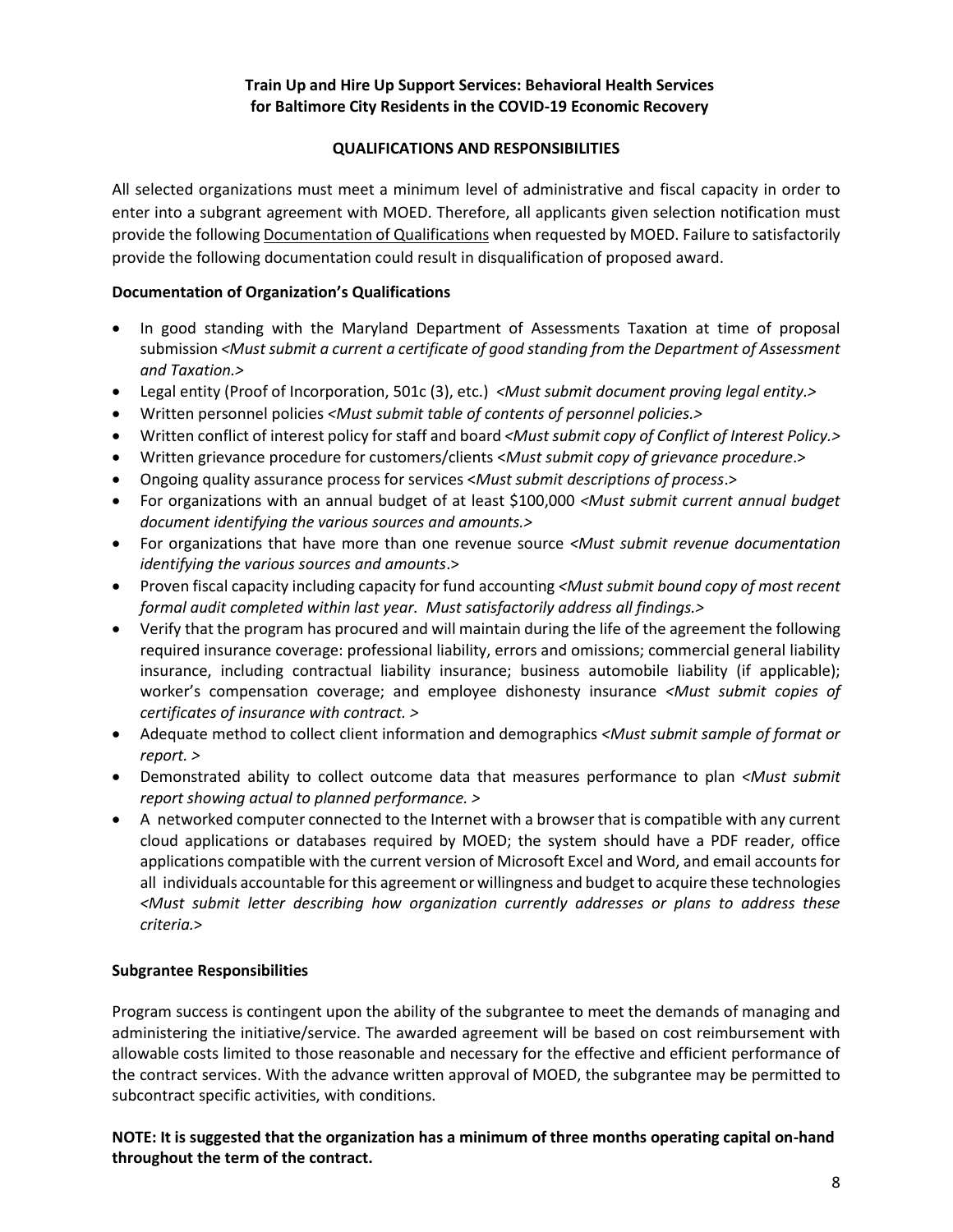Subgrantee responsibilities include but are not limited to:

- 1. Oversight of other subcontractors
- 2. Program operations and fiscal management
- 3. Monitoring/evaluation
- 4. Participant tracking and documentation
- 5. Timely billings and reports
- 6. Timely reporting of required data/information
- 7. Cooperation and coordination with MOED staff
- 8. Achieving outcomes stated in contract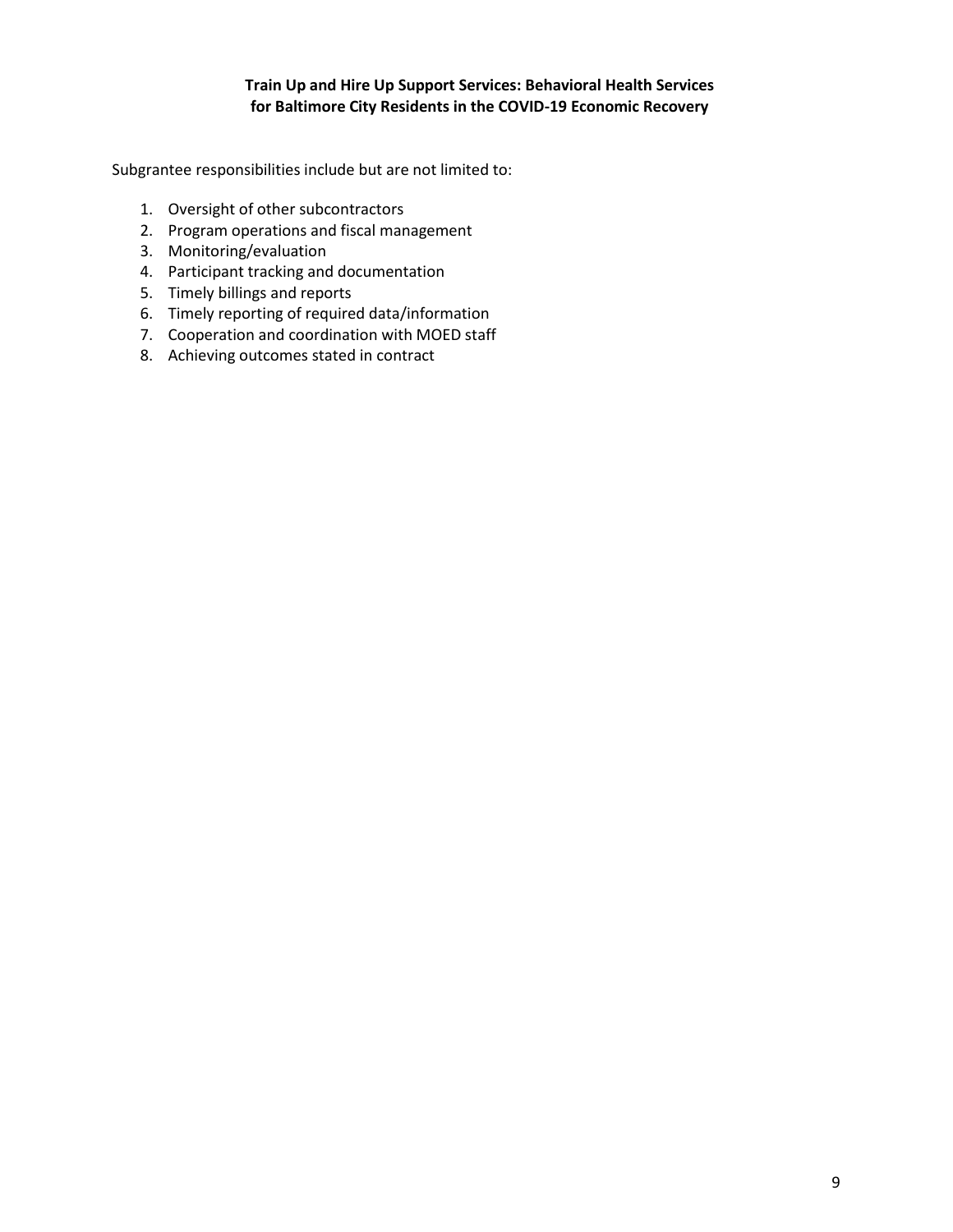## <span id="page-9-0"></span> **TECHNICAL PROPOSAL FORMAT**

#### <span id="page-9-1"></span>**Proposal Abstract**

All submissions should include a **one-page** Proposal Abstract with the following information:

- 1. Name of lead applicant organization
- 2. Names of all partner organizations
- 3. Program objectives
- 4. Targeted population(s)
- 5. Overview of services to be provided
- 6. Proposed activity and performance outcomes
- 7. Proposed period of performance
- 8. Requested award amount

#### <span id="page-9-2"></span>**Proposal Narrative**

The Proposal Narrative should be no longer than **10 pages** and should contain the following:

*Experience and Qualifications.* A summary of the proposer's qualifications with regard to the selection criteria identified in this RFP. The summary should detail the organization's (or partnership's) experience in providing therapeutic behavioral health services, highlighting experience with workforce partners or other social service organizations and experience serving low-income Baltimore City residents. This should include professional experience developing and implementing clinical interventions for individuals experiencing trauma, grief and loss, anxiety, depression, anger management, and substance abuse. It should also detail the organization's ability to:

- Create individualized plans that address behavioral health and wellness needs
- Provide behavioral health services in various settings (individual and group format, remote and inperson) and in various locations
- Develop a positive culture of mutual understanding and trust and assist in normalizing behavioral health concerns
- Help project partners understand behavioral health services
- Understanding of common barriers to economic success, including childcare, parenting/family stress, transportation, and academic difficulties
- Ability to travel to different locations throughout Baltimore City to provide services

This section should demonstrate a commitment to provide services through a race equity and inclusion lens. It should also demonstrate an understanding of how potential stigma associated with engaging in behavioral health services could affect individuals' participation in the behavioral services offered through Hire Up and Train Up.

*Project Management and Key Technical Staff.* Applicants should designate a project clinician, or clinicians, with an LCSW-C or LCPC license in Maryland. This section should describe that designation and the responsibilities of the clinician and key personnel. Include resumes for the project clinician and key personnel if already selected. Note that the resulting contract will require commitment of the specified personnel. Include an outline showing estimated hours by each staff member by task.

Provide a timeline with all activities, timeframes, deliverables, and partners required to implement all behavioral health services within the grant period of performance. Include timeframes for accomplishing all start-up activities immediately following the start of the grant period of performance and serving participants no later than one month after the grant start date.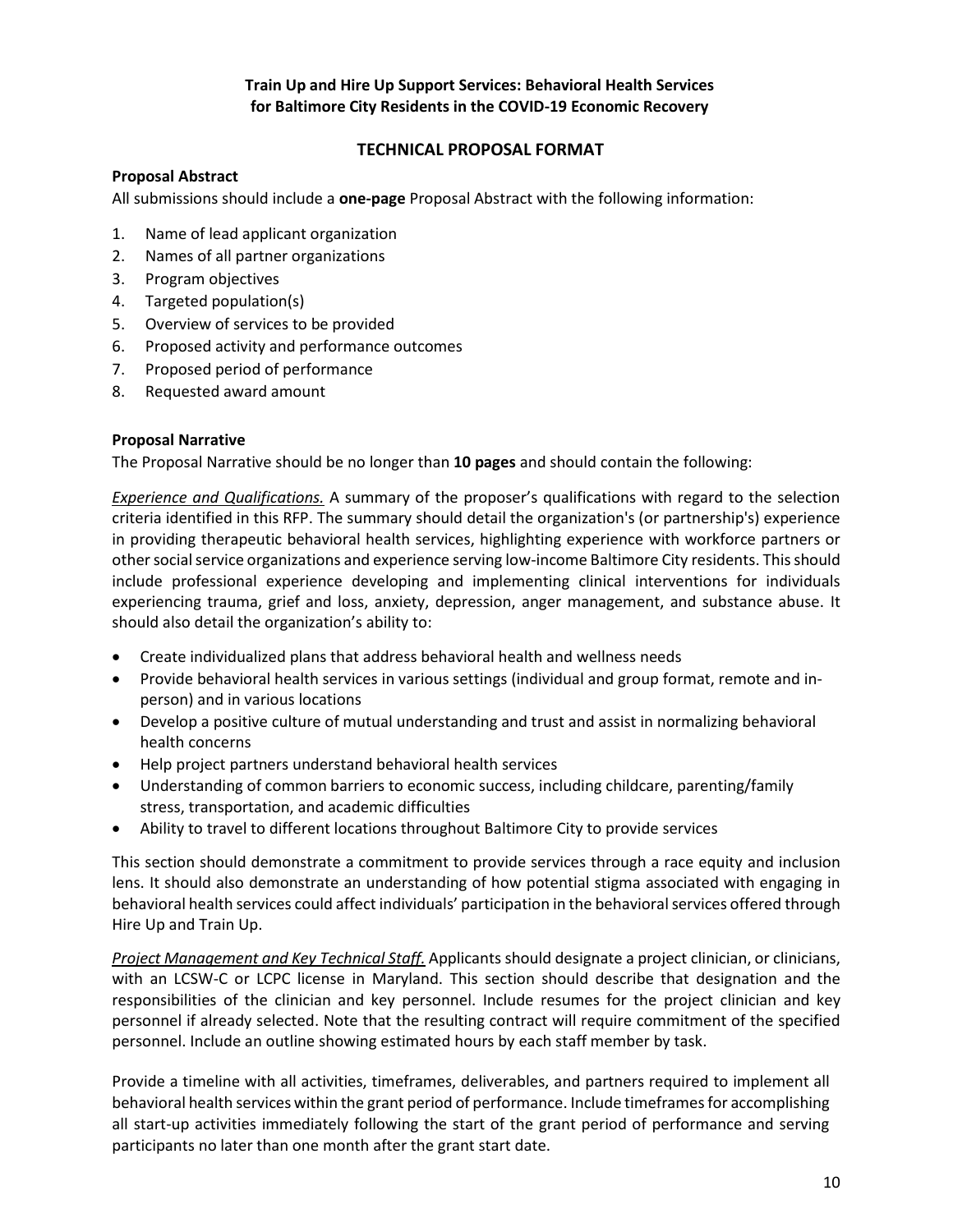*Statement of Work.* Provide a description of the proposed individual and group activities and methodologies for each task, including the following:

- Assessment. Describe the intake evaluation to determine counseling needs and approach, as well as screening for trauma, suicidality and substance use disorders.
- Supervision. Describe supervision of licensed clinician(s) providing therapeutic services (e.g, clinical supervisor, board-certified psychiatrist, or other supervisors).
- Counseling Methods. Describe the counseling approach and modalities your clinician(s) use, such as Motivational Interviewing, Harm Reduction, and Trauma Informed Care, Cognitive Behavioral Therapy, Dialectic Behavior Therapy, and/or other methods.
- Substance Use Disorder Treatment. Describe your counseling, treatment, and referral process for individuals with substance use disorders.
- Suicide Prevention. Describe your protocols for suicide prevention and intervention.
- Enhanced Psychiatric Referrals. Describe your process for identifying need for psychiatric evaluation, and possible intervention, during intake or while participating in the program to allow high-need clients quicker access to psychiatry services and medication.
- Service Delivery Method. Describe your methods for service delivery in telehealth form, in-person, and/or hybrid delivery to Hire Up and Train Up sites, which will be located across the city. Training sites and work sites will set aside program time for program participants to participate in support services.
- Documentation. Detail the approach for documenting outcomes of each individual assessment and developing a treatment/support plan.

Describe services that would be offered in group format. These might be sessions on topics such as anxiety reduction, stress management, work/life balance, or grief and loss. They might also include group counseling sessions if a common problem or theme is identified.

Describe the format of services: fully in-person, fully virtual, or a hybrid model of in-person and virtual. If services will be fully or partially virtual, describe how you will ensure counseling will be high-quality and reliable and describe how services will be accessible to participants who may not have reliable access to a computer or internet connection.

Describe methods for ongoing communication with Hire Up and Train Up participants, such as monthly email blasts as reminder about services, both for those who have engaged in services and those who might be hesitant to engage.

*Performance Outcomes and Data Tracking.* Include total number of participants to be offered services, both individual and group; number of participants expected to take up individual counseling; number expected to take up group counseling; and other relevant outcomes. Describe the process for tracking participant-level data and progress. Describe how data will be used to inform quality assurance and improvement and to inform decisions about any changes need to interventions to improve client/project outcomes.

*Other Information.* Include any other relevant material you wish to provide.

#### <span id="page-10-0"></span>**Budget & Budget Justification**

Use the templates included to complete this section. Complete all fields requested or indicate "n/a" where the field is not applicable. Please be sure to: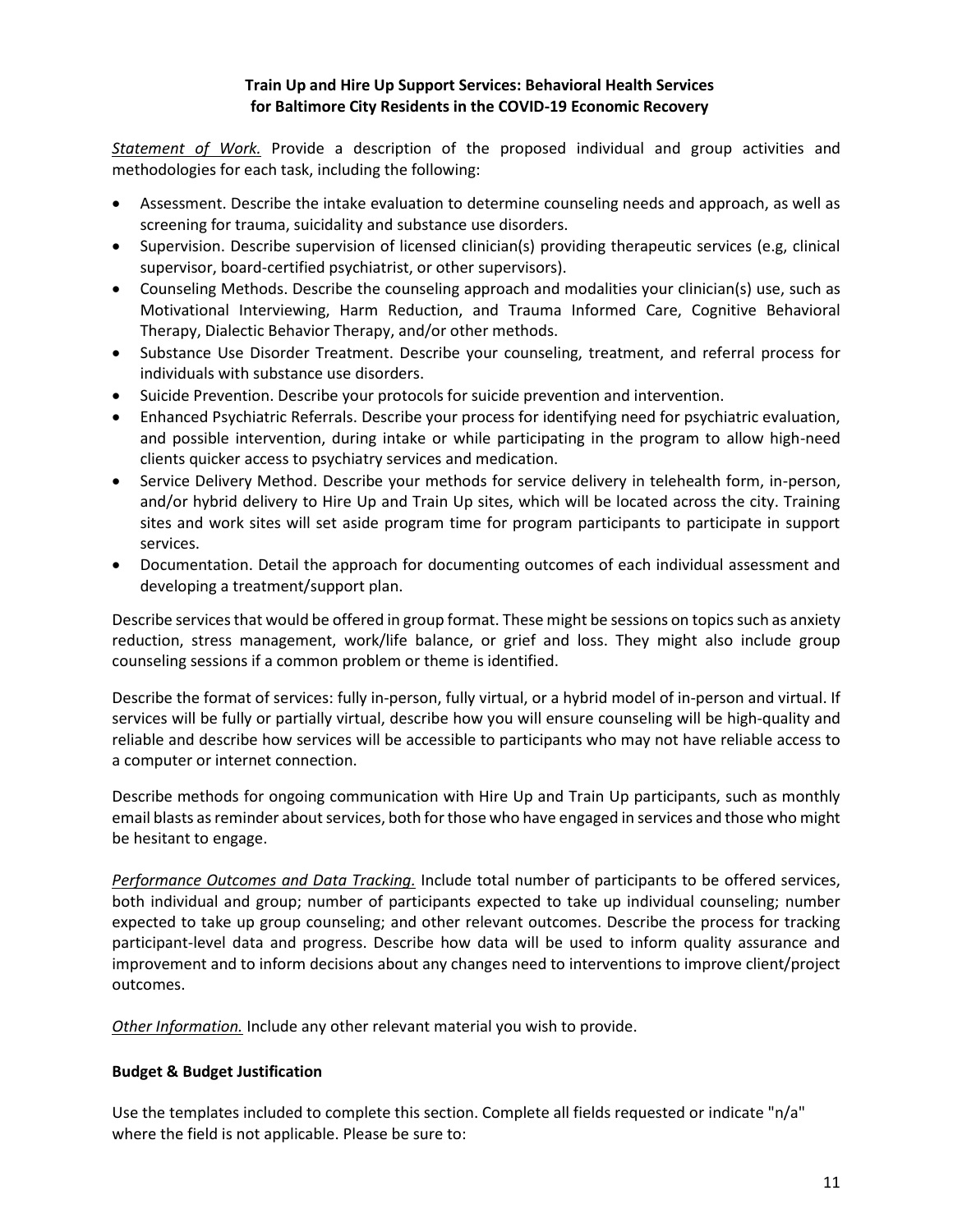- Provide a complete description of costs associated with each line item in sufficient detail to justify the total cost for each line item
- Double check the calculations to make sure that they are accurate
- Make sure that the budget is justified and reasonable given the scope of work of the services, including adequate staff personnel devoted to the project to support achieving project objectives
- Identify any leveraged funds, including the source and a short description of how funds will be utilized as part of this grant

#### <span id="page-11-0"></span>**Subcontractor Agreements**

The proposal should include drafts of agreements with all planned subcontractors.

#### <span id="page-11-1"></span>**Letters of Reference**

Three letters of reference from previous or current clients are required. These should include contact information (name, phone number, email address, etc.) for references.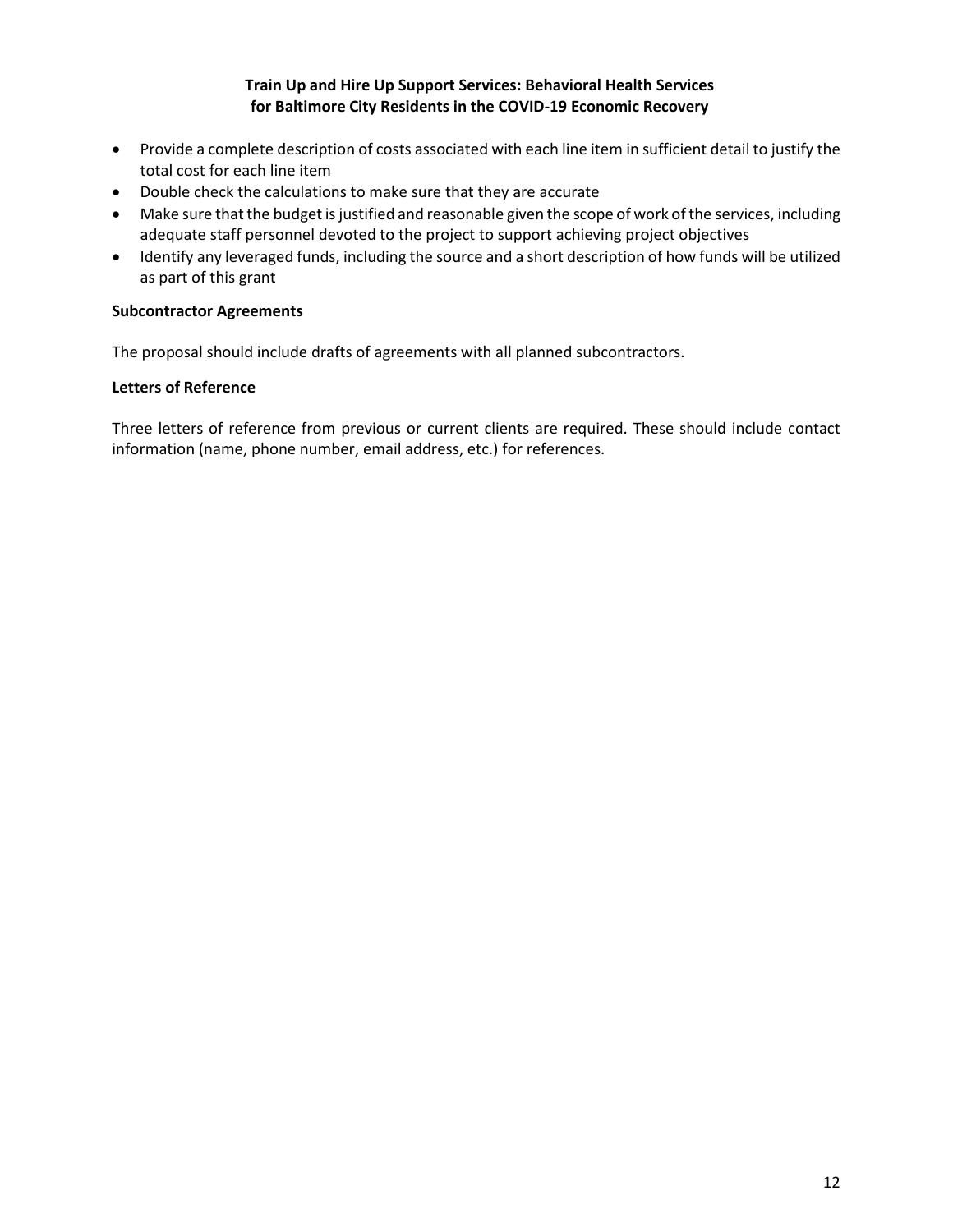#### **FUNDING/BUDGET GUIDELINES**

<span id="page-12-0"></span>The funding for each agreement will not exceed \$330,000 for the term of the agreement. This amount is provided as a planning figure only and does not commit the MOED to award an agreement for this amount. The budget detailed below should be based on one year. For example, if you are requesting \$330,000 over the course of the grant period, your detailed one-year budget below might be \$150,000, based on the assumption that the second program year would be funded at \$150,000 and the final three months \$30,000, for a total of \$330,000 over the full period.

The selected service providers will not be required to leverage additional resources in order to meet described outcomes; they are, however, strongly encouraged to do so. List other resources that contribute to the delivery of the proposed services on Leveraged Resources budget form. Include expense category (e.g., staff, operating, etc.), brief description, actual or estimated amount, and sources that contribute to the delivery of the proposed program. Include letters of support for all leveraged resources.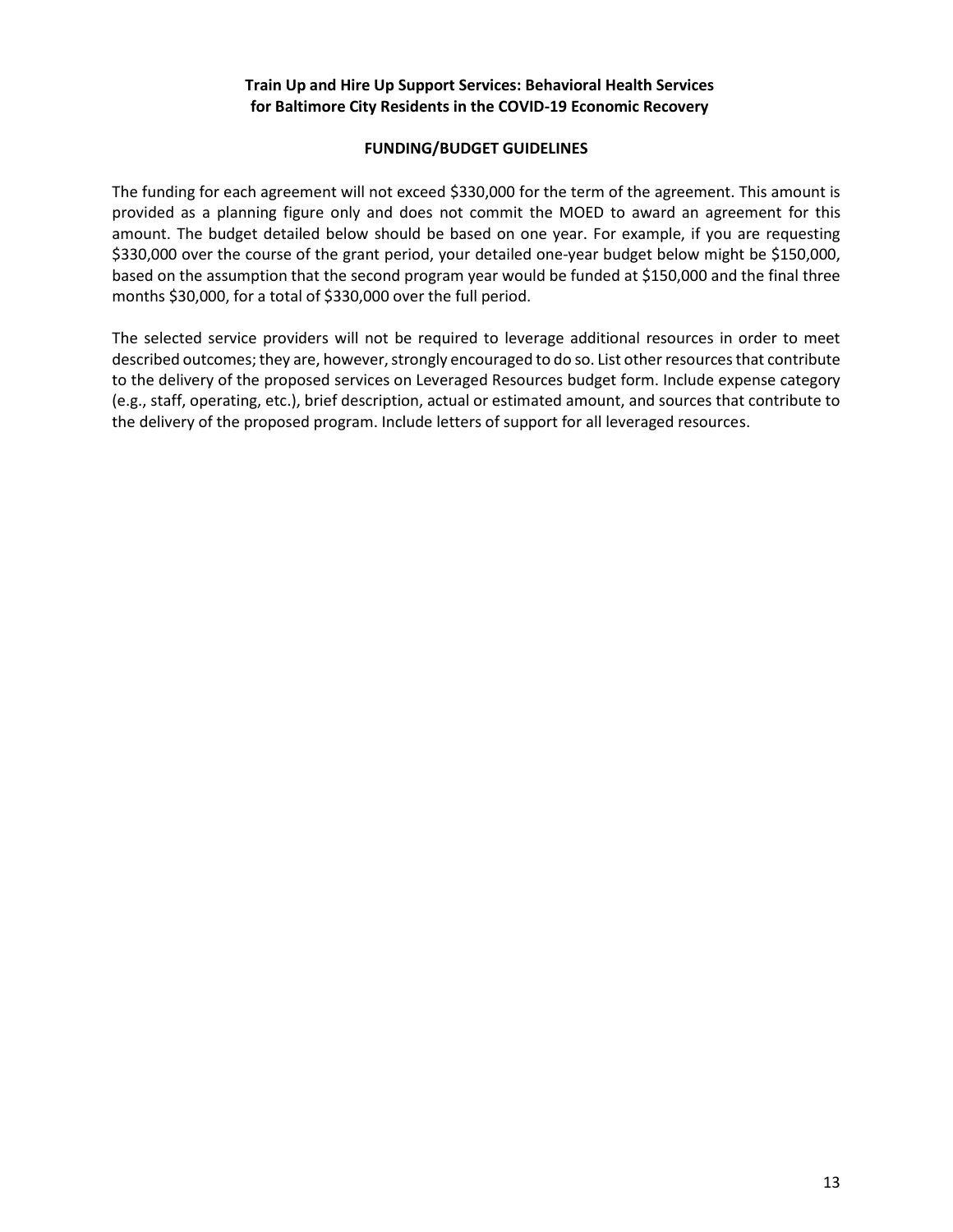#### **BUDGET FORMAT**

<span id="page-13-0"></span>Please use the included Excel sheet to complete the proposal budget. Attach the completed Excel spreadsheet with your submission. **The budget should cover Year 1.** Assuming the agreement will extend 27 months, indicate in the table below expected costs for Year 1, Year 2, and Year 3.

| Organization                        |  |
|-------------------------------------|--|
| <b>Address</b>                      |  |
| Project name                        |  |
| <b>Fiscal contact</b>               |  |
| Fiscal contact's phone number       |  |
| Fiscal contact's e-mail address     |  |
| <b>Tax ID Number</b>                |  |
| <b>Funding award period</b>         |  |
| <b>Total proposed budget amount</b> |  |
| Proposed budget request amount      |  |
| for Year 1 (12 months), Year 2 (12  |  |
| months), and Year 3 (3 months)      |  |
| Proposed number of participants     |  |
| to be offered services for Year 1   |  |
| (12 months), Year 2 (12 months),    |  |
| and Year 3 (3 months)               |  |

#### **BUDGET CATEGORIES – For Year 1**

All sections may not apply. Complete all applicable sections.

| <b>Object Class Categories</b>                                     | <b>Category Total</b> |
|--------------------------------------------------------------------|-----------------------|
| A. Personnel                                                       |                       |
| <b>B.</b> Fringe benefits                                          |                       |
| C. Staff travel and training                                       |                       |
| D. Space rental and utilities                                      |                       |
| E. Equipment                                                       |                       |
| F. Supplies                                                        |                       |
| G. Participant expenses                                            |                       |
| H. Contractual                                                     |                       |
| I. Other                                                           |                       |
| J. Administrative costs (May not exceed 10% of total direct costs) |                       |
| K. Total costs (total direct costs and administrative costs)       |                       |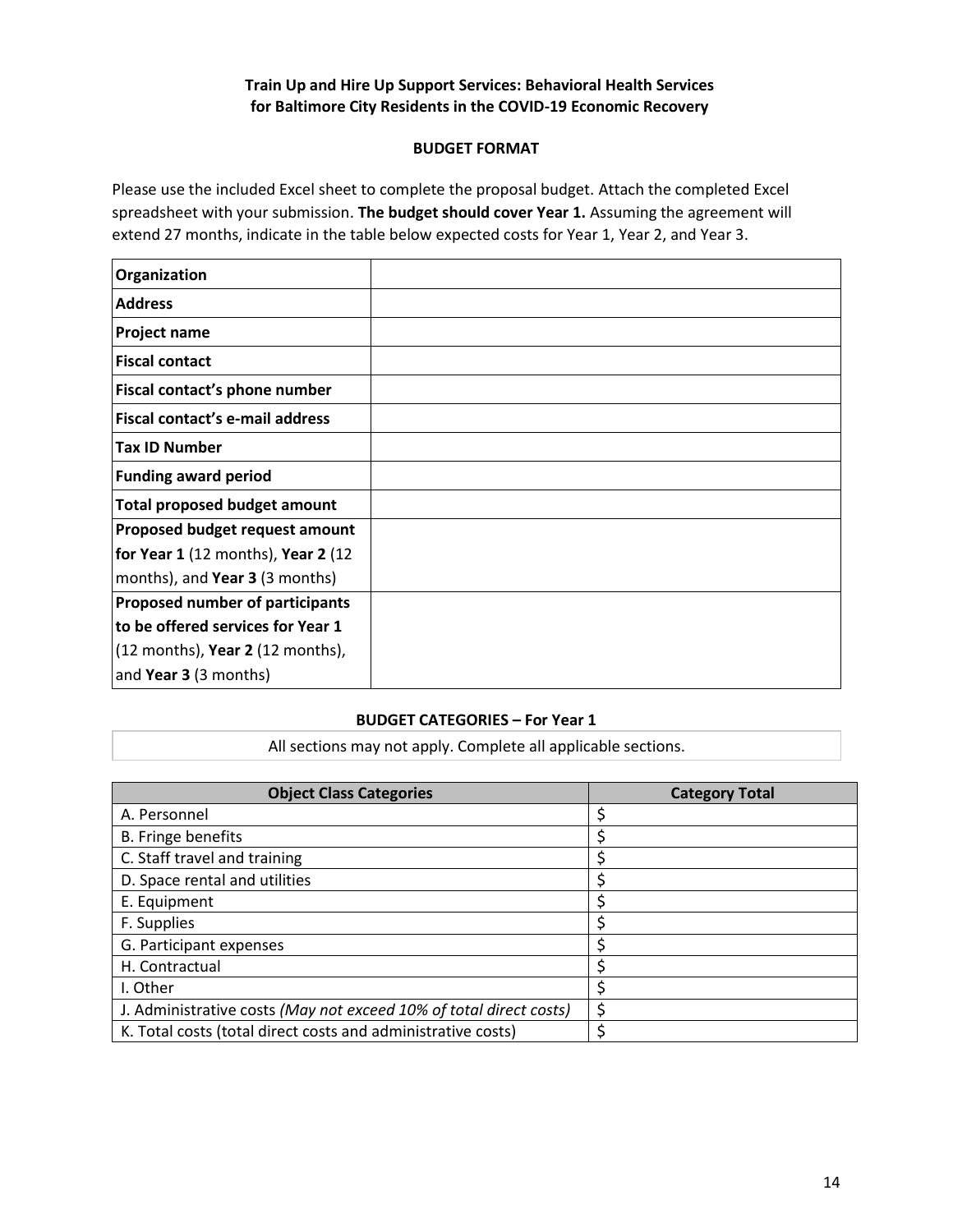|                 |                                     | <b>Object Class Category (A):</b><br><b>PERSONNEL</b> |                             |                                     |            |
|-----------------|-------------------------------------|-------------------------------------------------------|-----------------------------|-------------------------------------|------------|
| А.<br>Position* | <b>B.</b><br>Annualized<br>salary** | C.<br>% of time<br>(FTE)                              | D.<br># of Months           | E.<br><b>Monthly</b><br>salary/wage | F.<br>Cost |
| 1.              |                                     |                                                       |                             |                                     |            |
| 2.              |                                     |                                                       |                             |                                     |            |
| 3.              |                                     |                                                       |                             |                                     |            |
| 4.              |                                     |                                                       |                             |                                     |            |
| 5.              |                                     |                                                       |                             |                                     |            |
| 6.              |                                     |                                                       |                             |                                     |            |
| 7.              |                                     |                                                       |                             |                                     |            |
| 8.              |                                     |                                                       |                             |                                     |            |
| 9.              |                                     |                                                       |                             |                                     |            |
| 10.             |                                     |                                                       |                             |                                     |            |
|                 |                                     |                                                       | <b>TOTAL PERSONNEL COST</b> |                                     |            |

(\* Administrative staff costs should be captured on the Administrative Costs budget page) (\*\*At a full-time level)

| <b>Budget Narrative:</b><br><b>PERSONNEL</b> |  |
|----------------------------------------------|--|
|                                              |  |
|                                              |  |
|                                              |  |
|                                              |  |
|                                              |  |
|                                              |  |
|                                              |  |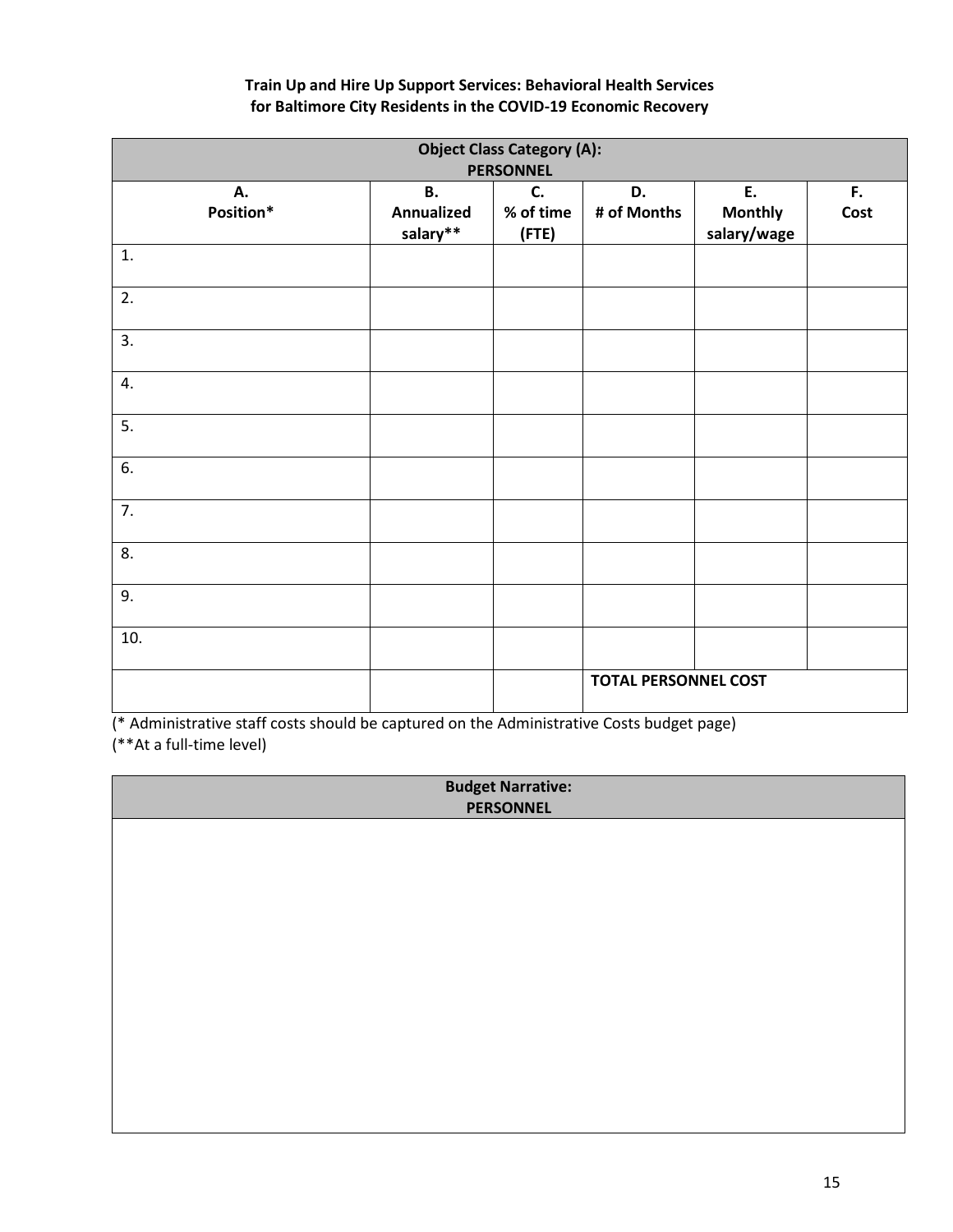|                   |                                               | <b>Object Class Category (B.):</b><br><b>FRINGE BENEFITS</b> |                                        |            |  |
|-------------------|-----------------------------------------------|--------------------------------------------------------------|----------------------------------------|------------|--|
| А.<br>Position(s) | <b>B.</b><br><b>Benefit(s)</b><br>(what type) | C.<br>Rate<br>$(% \mathbf{A})$ (% of D)                      | D.<br><b>Base Amount</b><br>and Nature | E.<br>Cost |  |
| 1.                |                                               |                                                              |                                        |            |  |
| 2.                |                                               |                                                              |                                        |            |  |
| 3.                |                                               |                                                              |                                        |            |  |
| 4.                |                                               |                                                              |                                        |            |  |
| 5.                |                                               |                                                              |                                        |            |  |
| 6.                |                                               |                                                              |                                        |            |  |
| 7.                |                                               |                                                              |                                        |            |  |
| 8.                |                                               |                                                              |                                        |            |  |
| 9.                |                                               |                                                              |                                        |            |  |
| 10                |                                               |                                                              |                                        |            |  |
|                   | <b>TOTAL FRINGE BENEFITS COST</b>             |                                                              |                                        |            |  |

| <b>Budget Narrative:</b><br><b>FRINGE BENEFITS</b> |  |
|----------------------------------------------------|--|
|                                                    |  |
|                                                    |  |
|                                                    |  |
|                                                    |  |
|                                                    |  |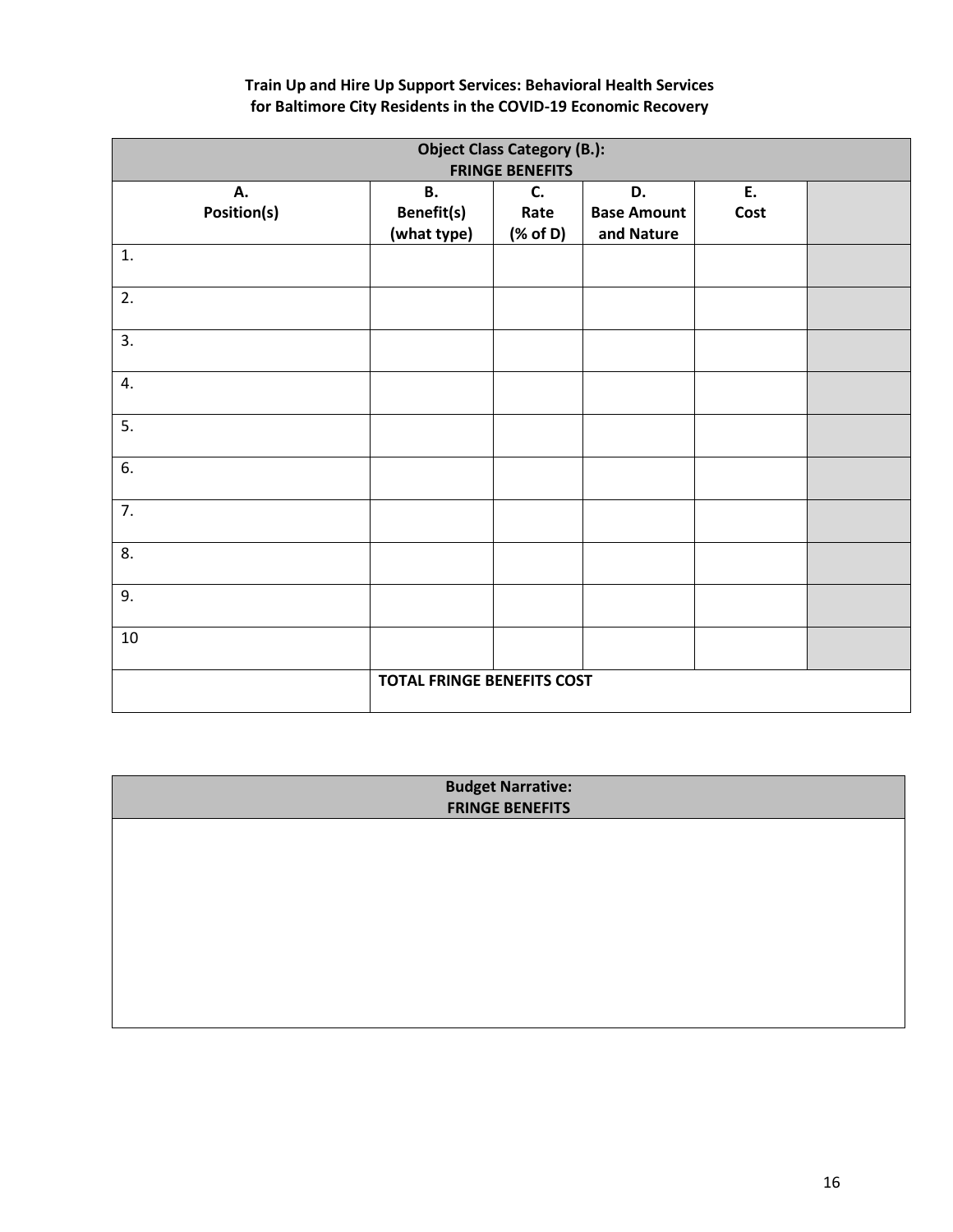|            |                          | <b>Object Class Category (C.):</b><br><b>STAFF TRAVEL/TRAINING</b> |                        |                        |            |
|------------|--------------------------|--------------------------------------------------------------------|------------------------|------------------------|------------|
| А.<br>Item | <b>B.</b><br># of Staff  | C.<br>#of Units                                                    | D.<br><b>Unit Type</b> | E.<br>Cost Per<br>Unit | F.<br>Cost |
| 1.         |                          |                                                                    |                        |                        |            |
| 2.         |                          |                                                                    |                        |                        |            |
| 3.         |                          |                                                                    |                        |                        |            |
| 4.         |                          |                                                                    |                        |                        |            |
| 5.         |                          |                                                                    |                        |                        |            |
| 6.         |                          |                                                                    |                        |                        |            |
| 7.         |                          |                                                                    |                        |                        |            |
| 8.         |                          |                                                                    |                        |                        |            |
| 9.         |                          |                                                                    |                        |                        |            |
| $10\,$     |                          |                                                                    |                        |                        |            |
|            | <b>TOTAL TRAVEL COST</b> |                                                                    |                        |                        |            |

| <b>Budget Narrative:<br/>TRAVEL/TRAINING</b> |
|----------------------------------------------|
|                                              |
|                                              |
|                                              |
|                                              |
|                                              |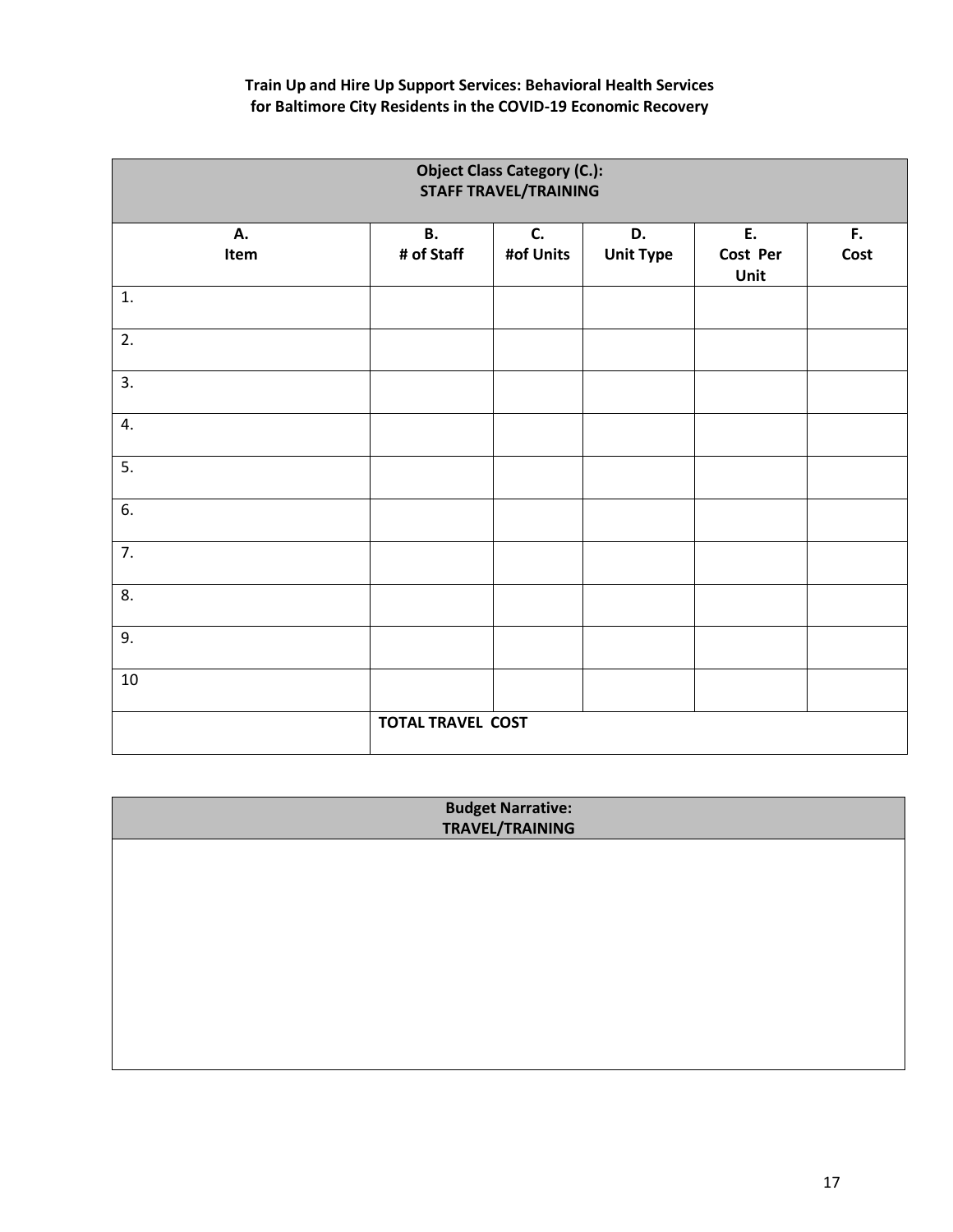| <b>Object Class Category (D.):</b><br><b>SPACE RENTAL/UTILITIES</b> |      |
|---------------------------------------------------------------------|------|
| Α.                                                                  | В.   |
| <b>Brief Description</b>                                            | Cost |
| 1.                                                                  | \$   |
| 2.                                                                  |      |
| 3.                                                                  |      |
| 4.                                                                  |      |
| 5.                                                                  |      |
| 6.                                                                  |      |

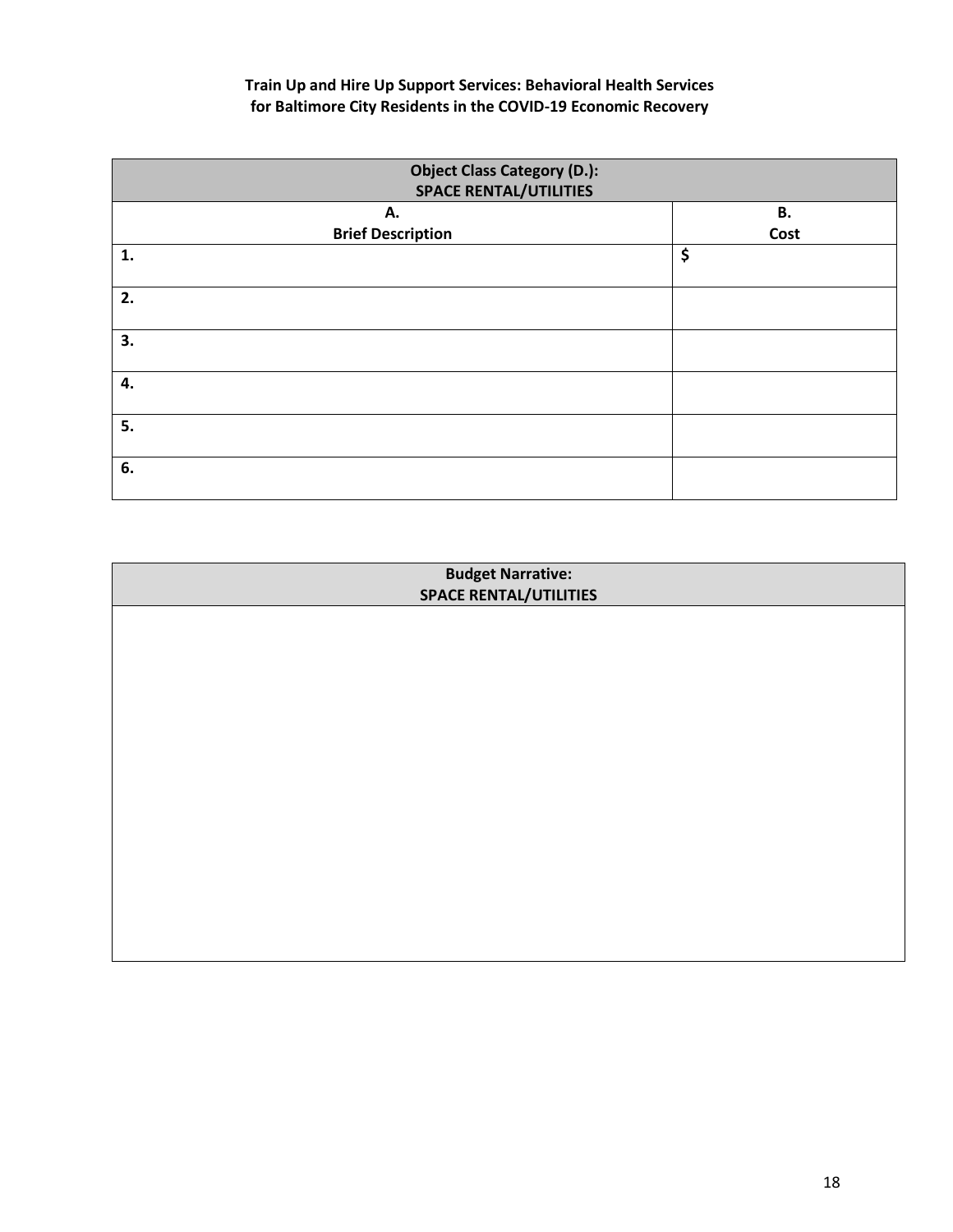|                                                                                      | <b>Object Class Category (E.):</b><br><b>EQUIPMENT</b> |               |      |  |
|--------------------------------------------------------------------------------------|--------------------------------------------------------|---------------|------|--|
| (includes equipment costing \$5,000 or more and a useful life of more than one year) |                                                        |               |      |  |
| Α.                                                                                   | <b>B.</b><br>D.<br>C.                                  |               |      |  |
| Item                                                                                 | # of Items                                             | Cost per Item | Cost |  |
| 1.                                                                                   |                                                        |               |      |  |
| 2.                                                                                   |                                                        |               |      |  |
| 3.                                                                                   |                                                        |               |      |  |
| 4.                                                                                   |                                                        |               |      |  |
| 5.                                                                                   |                                                        |               |      |  |
| 6.                                                                                   |                                                        |               |      |  |
| 7.                                                                                   |                                                        |               |      |  |
| 8.                                                                                   |                                                        |               |      |  |
| 9.                                                                                   |                                                        |               |      |  |
|                                                                                      | <b>TOTAL EQUIPMENT COST</b>                            |               |      |  |

| <b>Budget Narrative:<br/>EQUIPMENT</b> |
|----------------------------------------|
|                                        |
|                                        |
|                                        |
|                                        |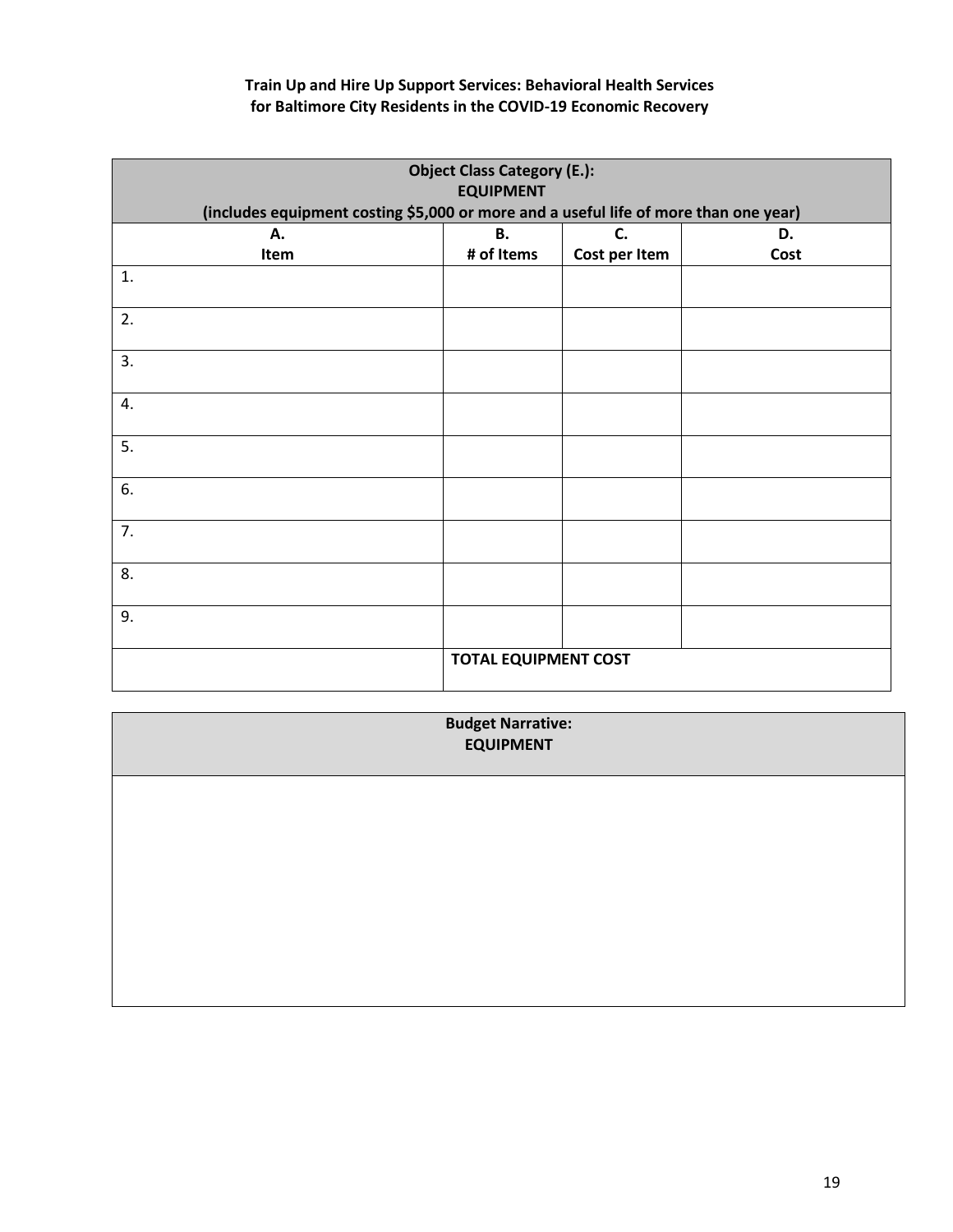| <b>Object Class Category (F.):</b><br><b>SUPPLIES</b><br>(includes supplies/equipment costing less than \$5,000 per item) |                            |                      |      |
|---------------------------------------------------------------------------------------------------------------------------|----------------------------|----------------------|------|
| А.                                                                                                                        | В.                         | C.                   | D.   |
| Item                                                                                                                      | # of Units                 | <b>Cost per Unit</b> | Cost |
| 1.                                                                                                                        |                            |                      |      |
| 2.                                                                                                                        |                            |                      |      |
| 3.                                                                                                                        |                            |                      |      |
| 4.                                                                                                                        |                            |                      |      |
| 5.                                                                                                                        |                            |                      |      |
| 6.                                                                                                                        |                            |                      |      |
| 7.                                                                                                                        |                            |                      |      |
| 8.                                                                                                                        |                            |                      |      |
| 9.                                                                                                                        |                            |                      |      |
| 10.                                                                                                                       |                            |                      |      |
|                                                                                                                           | <b>TOTAL SUPPLIES COST</b> |                      |      |

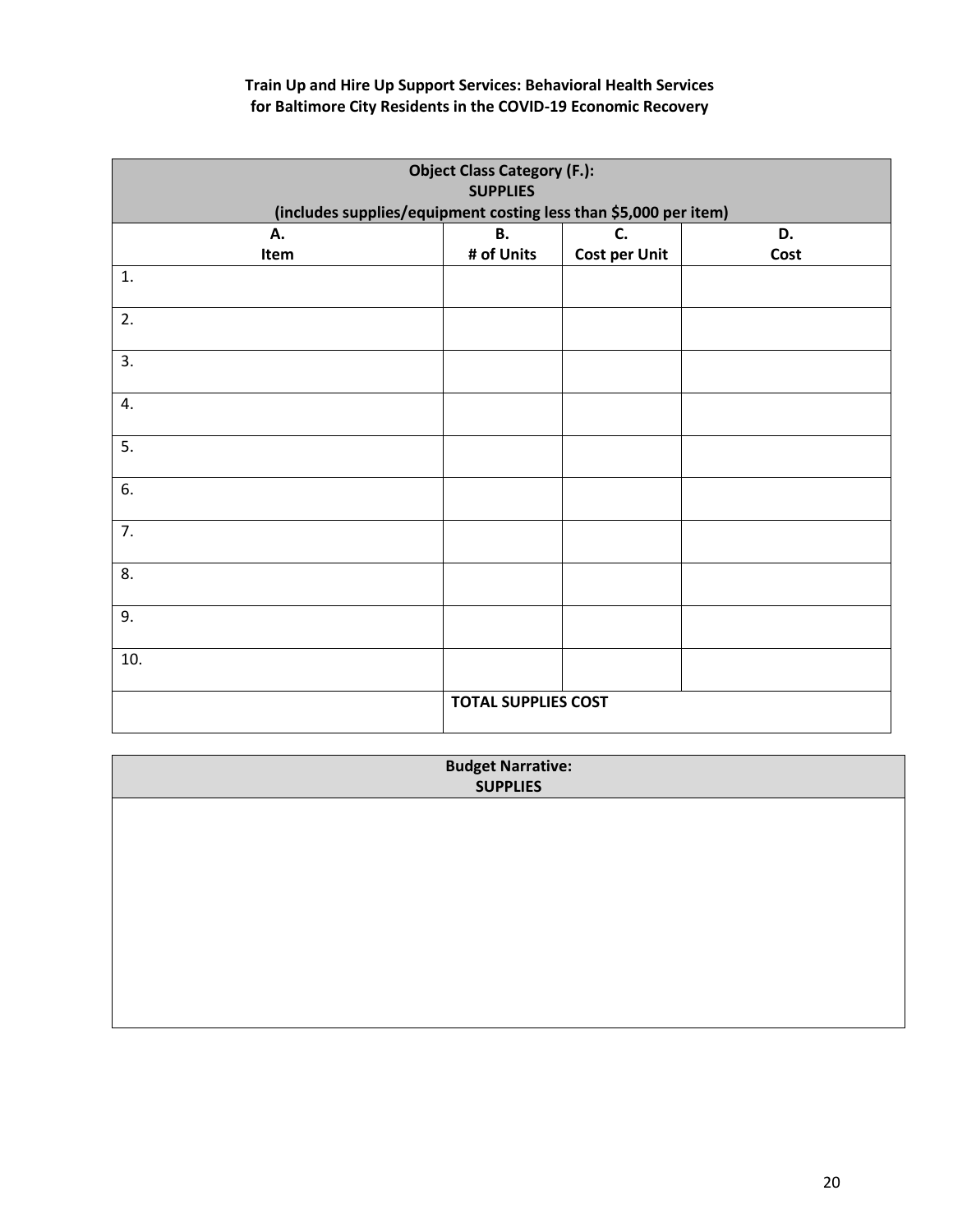| <b>Object Class Category (G.):</b><br><b>PARTICIPANT EXPENSES</b> |                                    |                            |            |
|-------------------------------------------------------------------|------------------------------------|----------------------------|------------|
| А.<br>Item                                                        | <b>B.</b><br># of Units            | C.<br><b>Cost per Unit</b> | D.<br>Cost |
| 1.                                                                |                                    |                            |            |
| 2.                                                                |                                    |                            |            |
| 3.                                                                |                                    |                            |            |
| 4.                                                                |                                    |                            |            |
| 5.                                                                |                                    |                            |            |
| 6.                                                                |                                    |                            |            |
| 7.                                                                |                                    |                            |            |
| 8.                                                                |                                    |                            |            |
| 9.                                                                |                                    |                            |            |
| 10.                                                               |                                    |                            |            |
|                                                                   | TOTAL COST OF PARTICIPANT EXPENSES |                            |            |

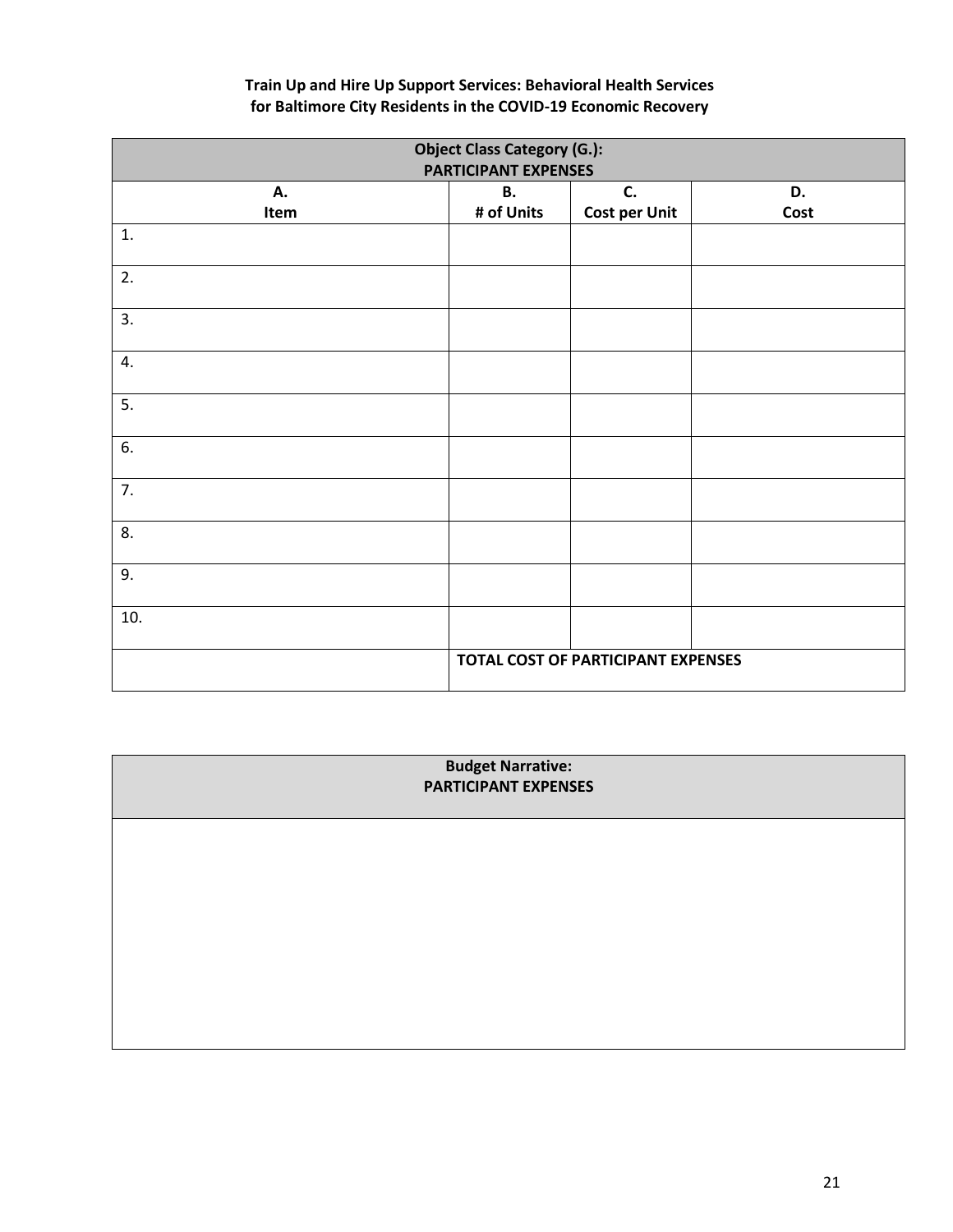| <b>Object Class Category (H.):</b><br><b>CONTRACTUAL</b> |            |
|----------------------------------------------------------|------------|
| А.<br><b>Brief Description</b>                           | В.<br>Cost |
| $\mathbf{1}$ .                                           | \$         |
| 2.                                                       |            |
| 3.                                                       |            |
| 4.                                                       |            |
| 5.                                                       |            |
| 6.                                                       |            |
| 7.                                                       |            |
| 8.                                                       |            |
| 9.                                                       |            |
| 10.                                                      |            |
| <b>TOTAL CONTRACTUAL COST</b>                            |            |

| <b>Budget Narrative:</b><br><b>CONTRACTUAL</b> |  |  |  |
|------------------------------------------------|--|--|--|
|                                                |  |  |  |
|                                                |  |  |  |
|                                                |  |  |  |
|                                                |  |  |  |
|                                                |  |  |  |
|                                                |  |  |  |
|                                                |  |  |  |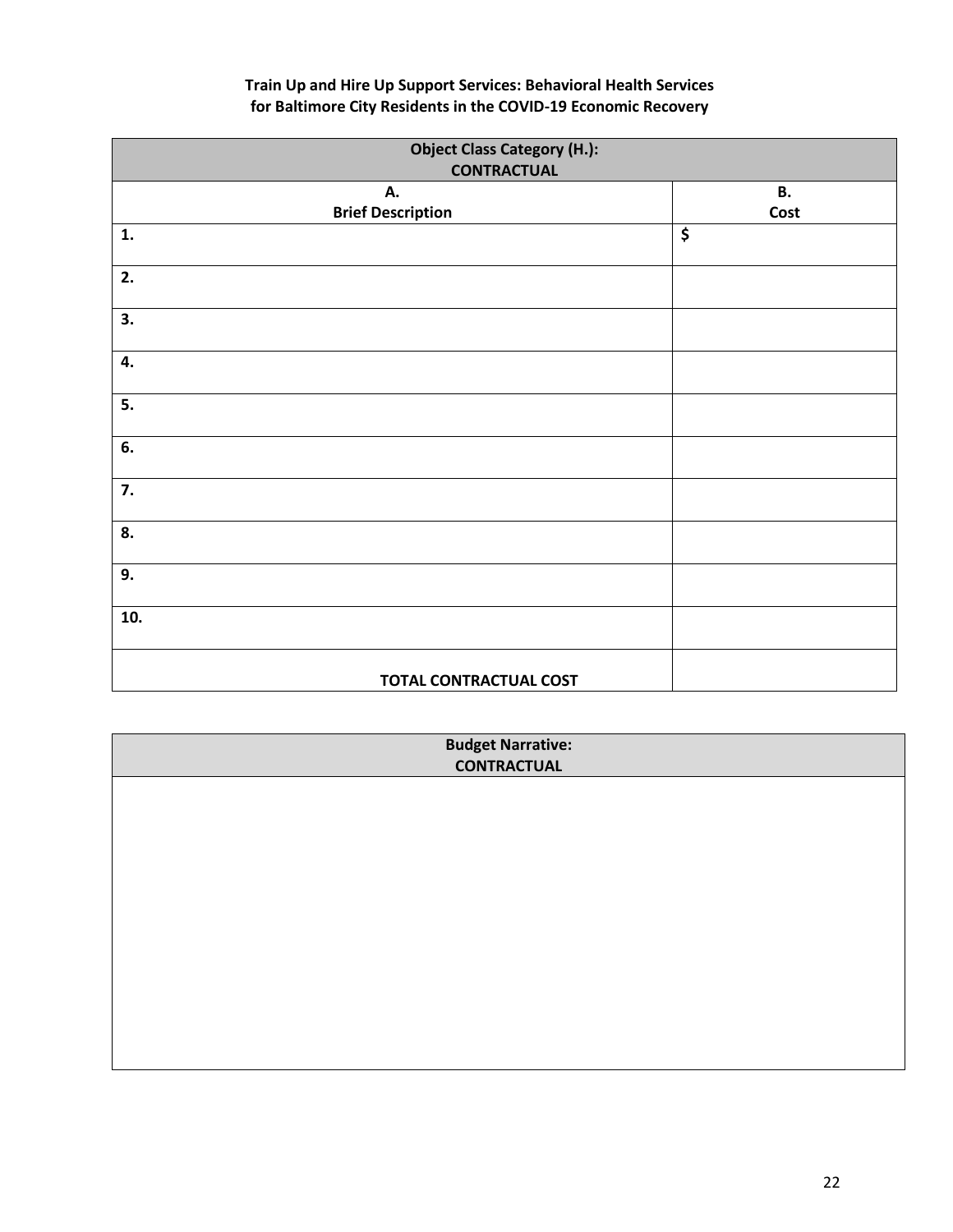| <b>Object Class Category (I.):</b><br><b>OTHER COSTS</b> |                           |                      |      |
|----------------------------------------------------------|---------------------------|----------------------|------|
| А.                                                       | <b>B.</b>                 | <b>C.</b>            | D.   |
| Item                                                     | # of Units                | <b>Cost per Unit</b> | Cost |
| 1.                                                       |                           |                      |      |
| 2.                                                       |                           |                      |      |
| 3.                                                       |                           |                      |      |
| 4.                                                       |                           |                      |      |
| 5.                                                       |                           |                      |      |
| 6.                                                       |                           |                      |      |
| 7.                                                       |                           |                      |      |
| 8.                                                       |                           |                      |      |
| 9.                                                       |                           |                      |      |
| 10.                                                      |                           |                      |      |
|                                                          | TOTAL COST OF OTHER COSTS |                      |      |

| <b>Budget Narrative:</b> |  |  |  |
|--------------------------|--|--|--|
| <b>OTHER COSTS</b>       |  |  |  |
|                          |  |  |  |
|                          |  |  |  |
|                          |  |  |  |
|                          |  |  |  |
|                          |  |  |  |
|                          |  |  |  |
|                          |  |  |  |
|                          |  |  |  |
|                          |  |  |  |
|                          |  |  |  |
|                          |  |  |  |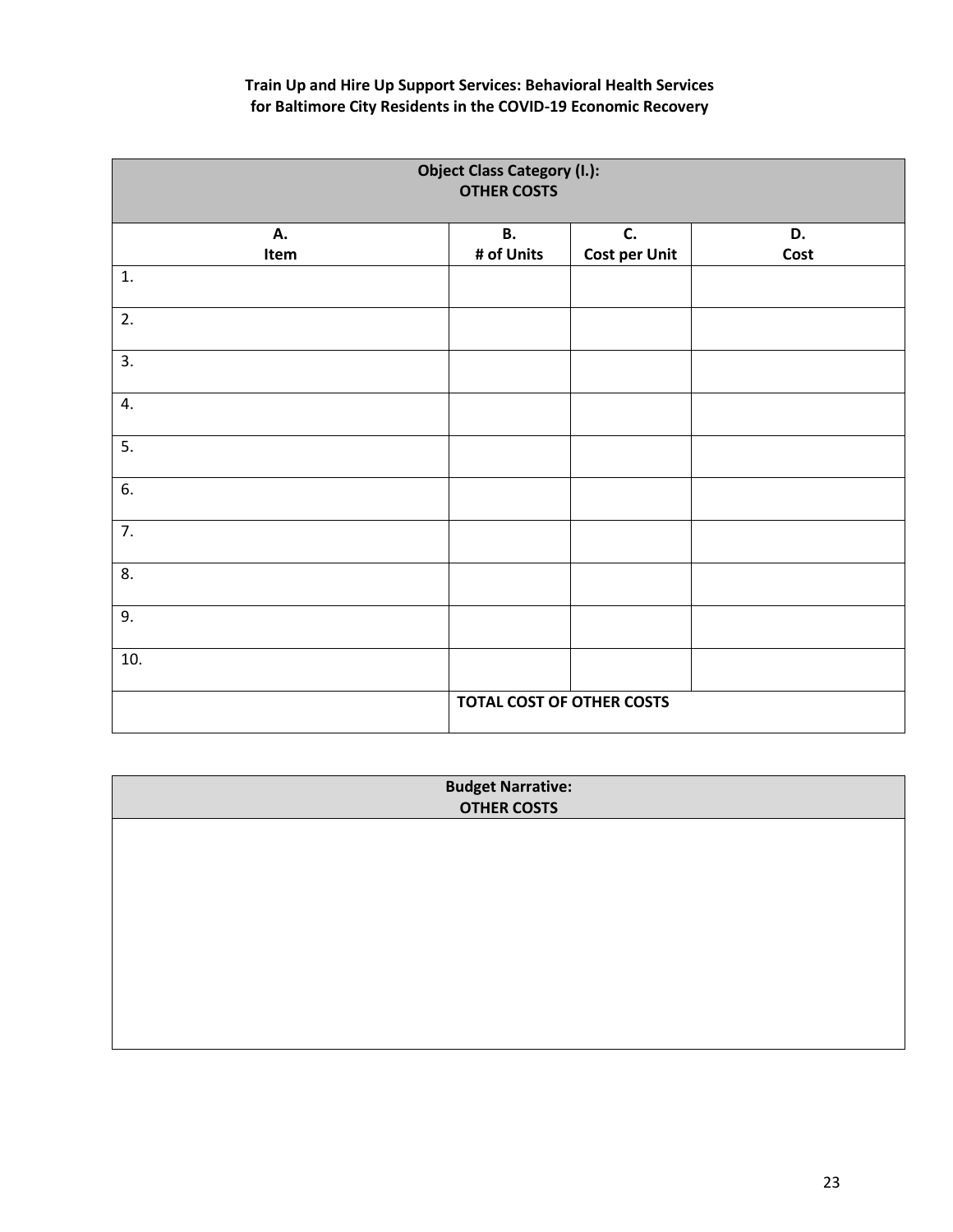|                          | <b>Object Class Category (J.):</b><br><b>ADMINISTRATIVE</b>     |  |  |  |
|--------------------------|-----------------------------------------------------------------|--|--|--|
|                          | (Administrative costs may not exceed 10% of total direct costs) |  |  |  |
| А.                       | В.                                                              |  |  |  |
| <b>Brief Description</b> | Cost                                                            |  |  |  |
| 1.                       | \$                                                              |  |  |  |
| 2.                       |                                                                 |  |  |  |
| 3.                       |                                                                 |  |  |  |
| 4.                       |                                                                 |  |  |  |
| 5.                       |                                                                 |  |  |  |
| 6.                       |                                                                 |  |  |  |
| 7.                       |                                                                 |  |  |  |
| 8.                       |                                                                 |  |  |  |
| 9.                       |                                                                 |  |  |  |
| 10.                      |                                                                 |  |  |  |
|                          | <b>TOTAL ADMINISTRATIVE COSTS</b>                               |  |  |  |

| <b>Budget Narrative:</b><br><b>ADMINISTRATIVE</b> |
|---------------------------------------------------|
|                                                   |
|                                                   |
|                                                   |
|                                                   |
|                                                   |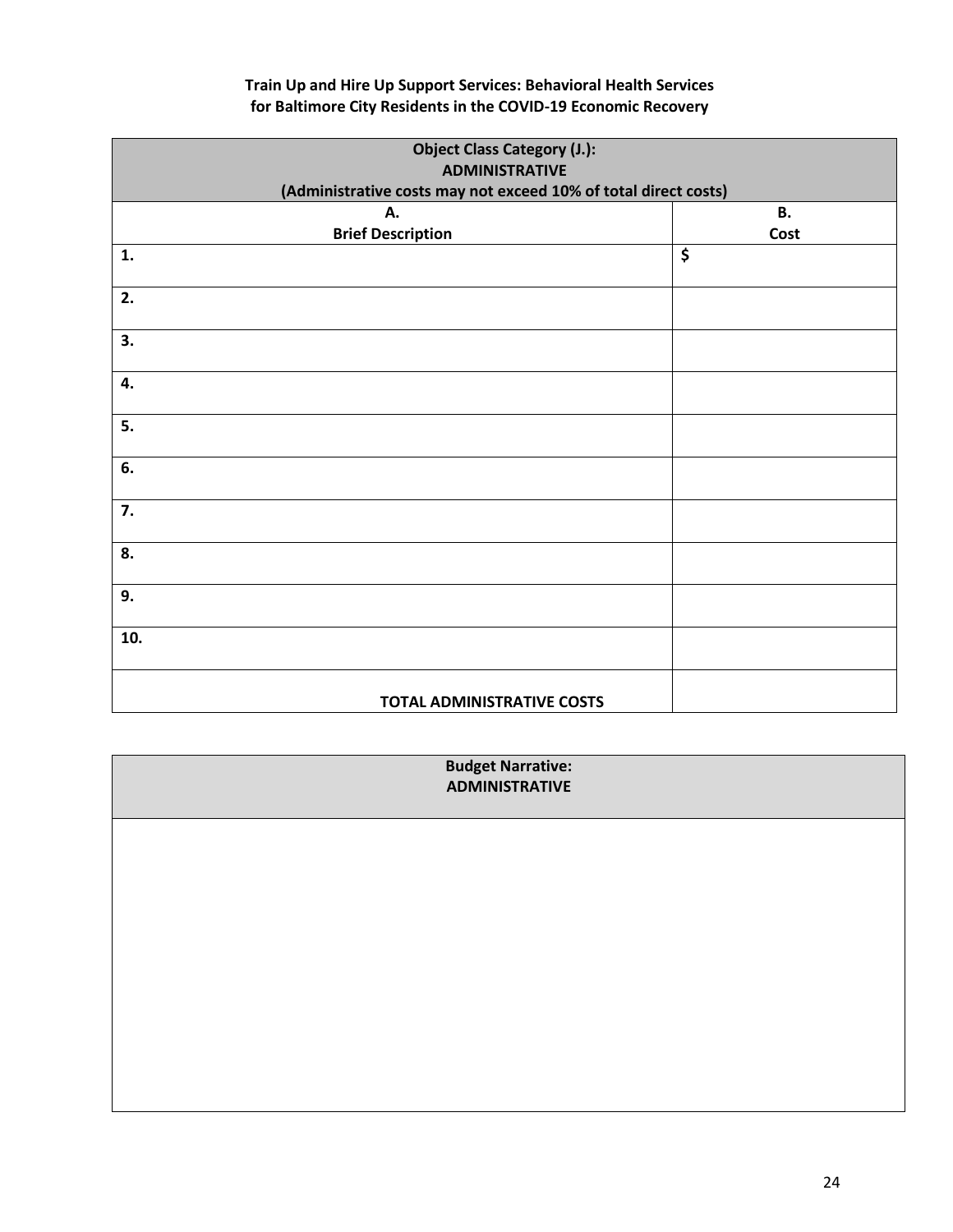## **LEVERAGED RESOURCES (Optional)**

For informational purposes and not to be included in the budget totals.

| <b>EXPENSE CATEGORY</b> | <b>DESCRIPTION</b> | <b>SOURCE</b> | <b>\$ AMOUNT</b> |
|-------------------------|--------------------|---------------|------------------|
|                         |                    |               |                  |
|                         |                    |               |                  |
|                         |                    |               |                  |
|                         |                    |               |                  |
|                         |                    |               |                  |
|                         |                    |               |                  |
|                         |                    |               |                  |
|                         |                    |               |                  |
|                         |                    |               |                  |
|                         |                    |               |                  |
|                         |                    |               |                  |
|                         |                    |               |                  |
|                         |                    |               |                  |
|                         |                    |               | <b>TOTAL</b>     |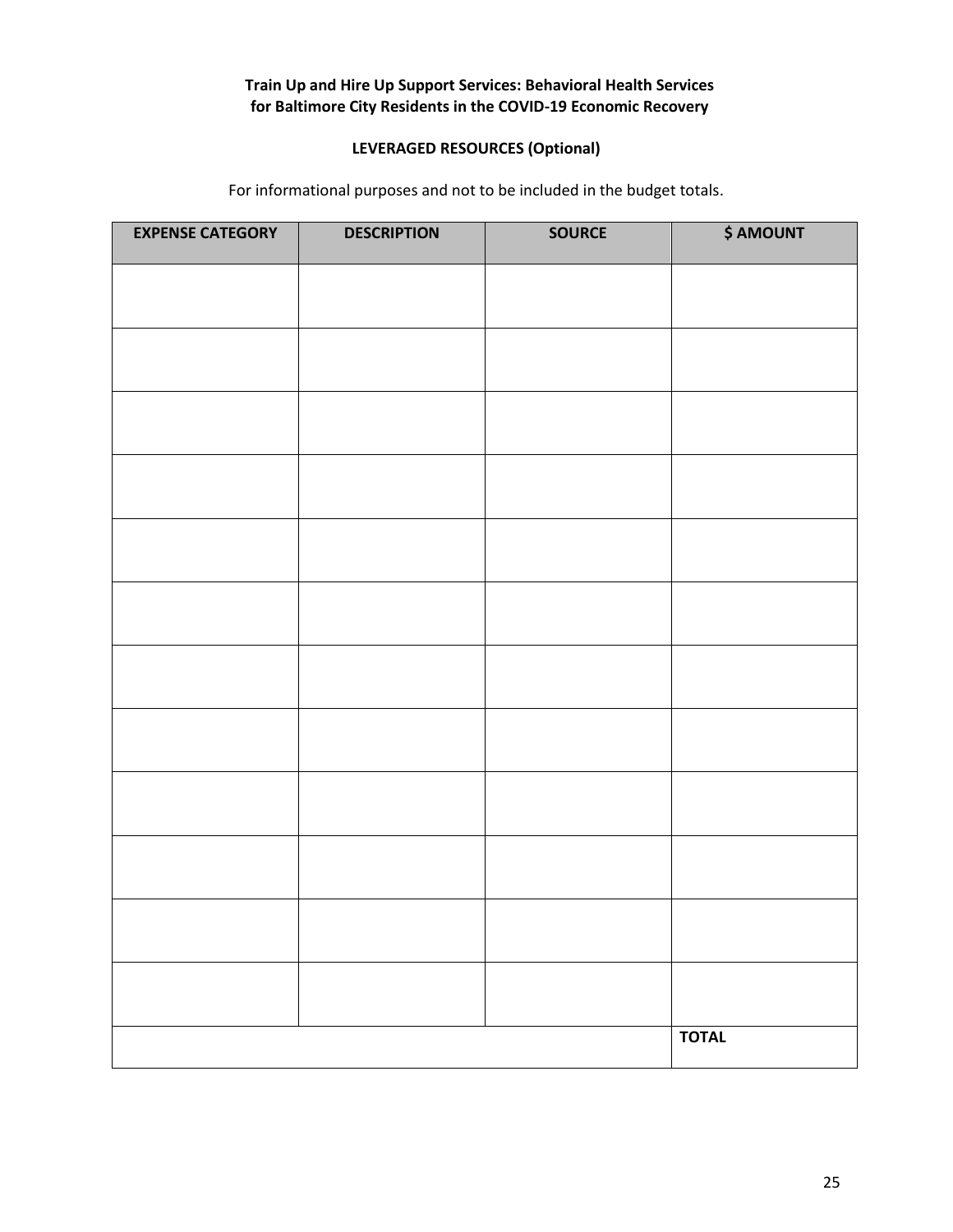## **EVALUATION CRITERIA**

<span id="page-25-0"></span>All proposals will be evaluated on the basis of technical merit and proposed cost. This is not a low-bid procurement. Technical merit includes delivery of requested program services and approach, as well as staff experience and qualifications. Teaming is permissible, but the contract will be with a single prime contractor.

MOED reserves the right to negotiate with one or more respondents selected on the basis of the technical merit of their proposal and proposed cost. Respondents may be asked to provide additional information on proposals. A total score of **115** points is possible.

#### **Experience and Qualifications (20 points)**

- The applicant has a successful history of designing and delivering high quality, comprehensive counseling for the targeted population. The applicant has substantial professional experience developing and implementing clinical interventions for individuals experiencing trauma, grief and loss, anxiety, depression, anger management, and substance abuse. (10 points)
- The applicant describes experience serving target population; an understanding of common barriers to economic success, including childcare, parenting/family stress, transportation, and academic difficulties; and an understanding of how potential stigma associated with engaging in behavioral health services could impact individuals' participation in the behavioral health services. (5 points)
- The applicant demonstrates an understanding of and commitment to race equity and inclusion through proposed programmatic approaches and outcomes. (5 points)

#### **Project Management and Key Technical Staff (10 points)**

- The applicant describes past experience and identifies a project clinician, or clinicians, with an LCSW-C or LCPC license in Maryland and other key personnel likely to work on the project. (5 points)
- The application contains a timeline depicting all activities, timeframes, and deliverables, and core partners to be engaged in initiative implementation. (3 points)
- Proposed timeframes are realistic and achievable within the project performance period. (2 points)

#### **Statement of Work (50 points)**

- The applicant describes how the organization's project clinician and other staff will create individualized plans that address behavioral health and wellness needs, develop a positive culture of mutual understanding and trust, and assist in normalizing behavioral health concerns (10 points)
- The applicant describes the proposed activities and methodologies for individual counseling, including assessment/intake; screening for trauma, suicidality, and substance use disorders; supervision of project clinician and other staff; counseling methods; substance use disorder treatment; suicide prevention; and enhanced psychiatric referrals if needed. (15 points)
- The applicant describes services that would be offered in group format in detail, including topic areas and justification for those topics areas. These might include anxiety reduction, stress management, work/life balance, or grief and loss. (15 points)
- The applicant describes methods for service delivery in telehealth form, in-person, and/or hybrid format and how they will ensure counseling will be high-quality and reliable across formats. The applicant describes how services will be accessible to participants who may not have reliable access to a computer or internet connection. (5 points)
- The applicant describes methods for communication, engagement, and re-engagement with Hire Up and Train Up participants throughout program. (5 points)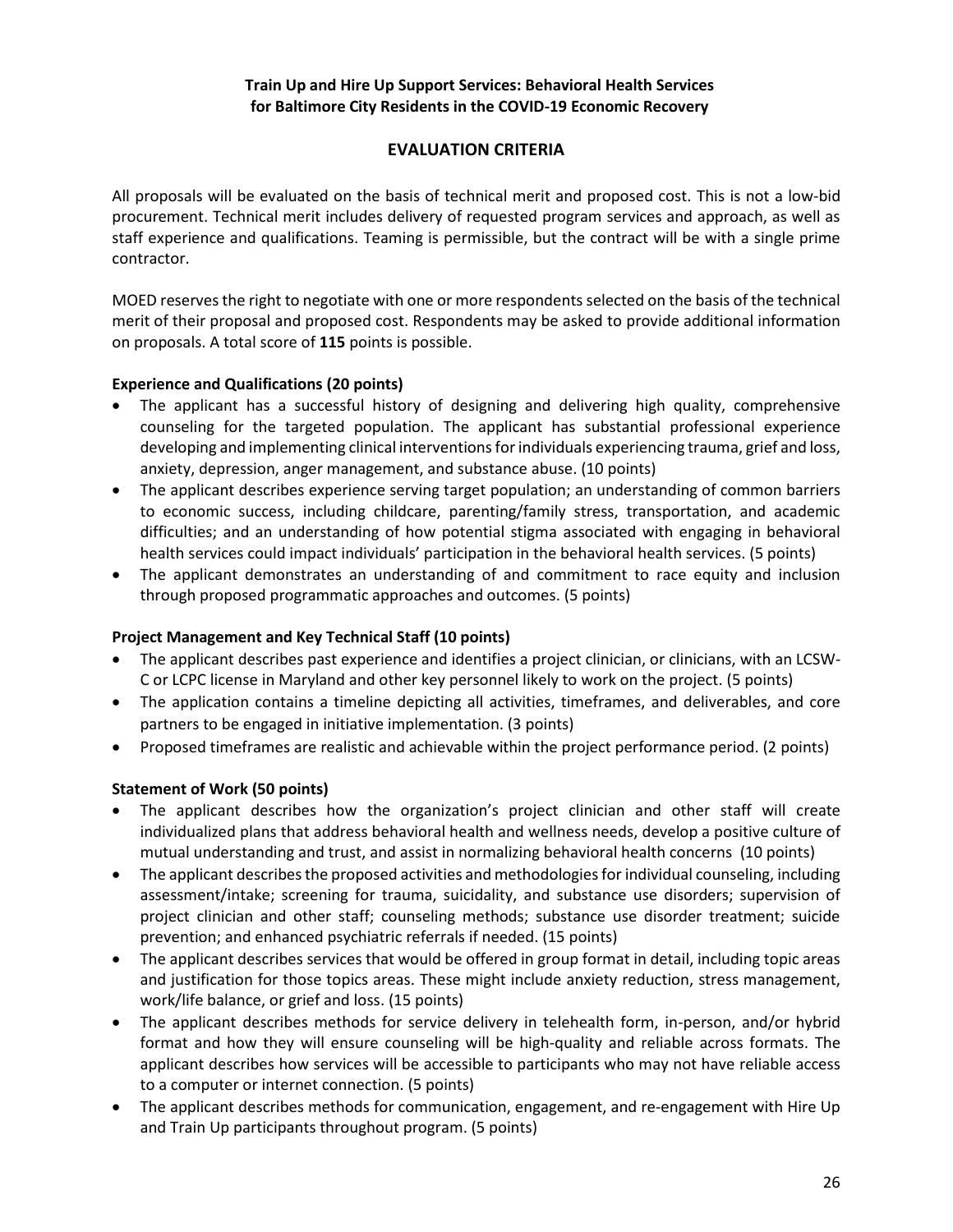## **Performance Outcomes and Data Tracking (15 points)**

- The applicant provides numerical projections for each requested outcome measure. (5 points)
- Proposed outcomes appear realistic and achievable within the project performance period. (5 points)
- Application describes the process by which participant-level data and progress will be tracked and how data will be used to inform program improvement. (5 points)

#### **Budget and Budget Narrative (20 points)**

- All applicable expenses are clearly identified with accurate calculations. (10 points)
- Budget justification provides a complete description of costs associated with each line item in sufficient detail to justify the total cost for each line item. (5 points)
- Budget justification demonstrates that the budget is justified and reasonable given the scope of work of the project, including adequate staff personnel devoted to the project to support achieving project objectives. (5 points)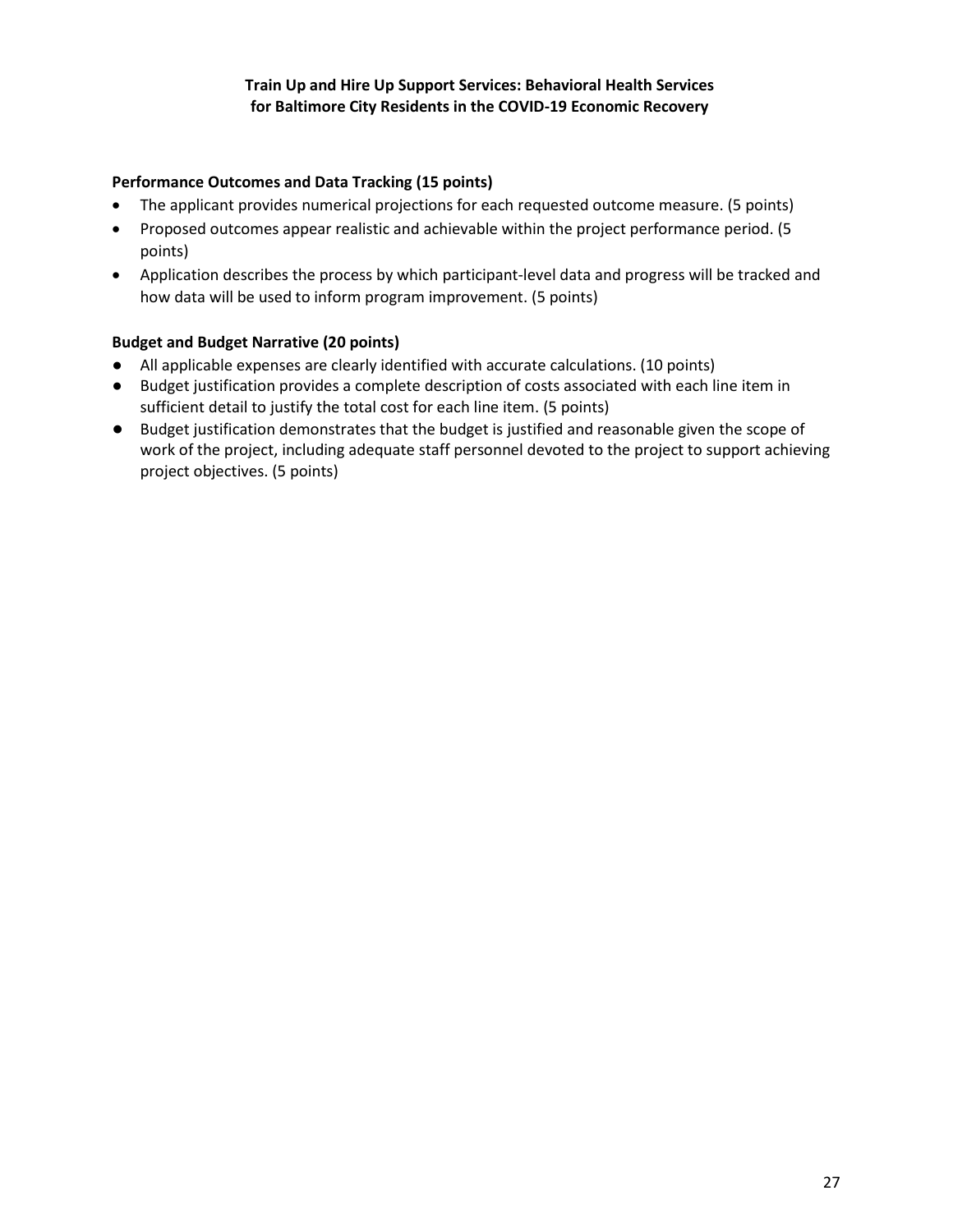## **EMPLOY BALTIMORE PROGRAM**

<span id="page-27-0"></span>To promote our commitment to utilize the Employ Baltimore program to meet employment needs, all businesses awarded contracts, franchises, and development opportunities with the City of Baltimore in the amount of \$50,000.01 to \$300,000.00, except professional service and emergency contracts, shall comply with the terms of the Executive Order as described online at [http://www.oedworks.com/resources/Employ\\_Baltimore\\_exec\\_order\\_revised.pdf](http://www.oedworks.com/resources/Employ_Baltimore_exec_order_revised.pdf)

If you have questions concerning the terms of the Employ Baltimore Executive Order or any other issues related to the hiring of Baltimore residents for this contract, please contact the following:

John Ford MOED Local Hiring Coordinator jford@oedworks.com

#### **PARTICIPANT REQUIREMENTS**

<span id="page-27-1"></span>Awardees will serve participants who meet the following criteria:

- Reside in Baltimore city
- Are at least 18 years old
- Negatively impacted by COVID-19
- Are enrolled in MOED's workforce programs Train Up or Hire Up
- Provider capacity permitting, are enrolled in another MOED program and have been negatively impacted by the pandemic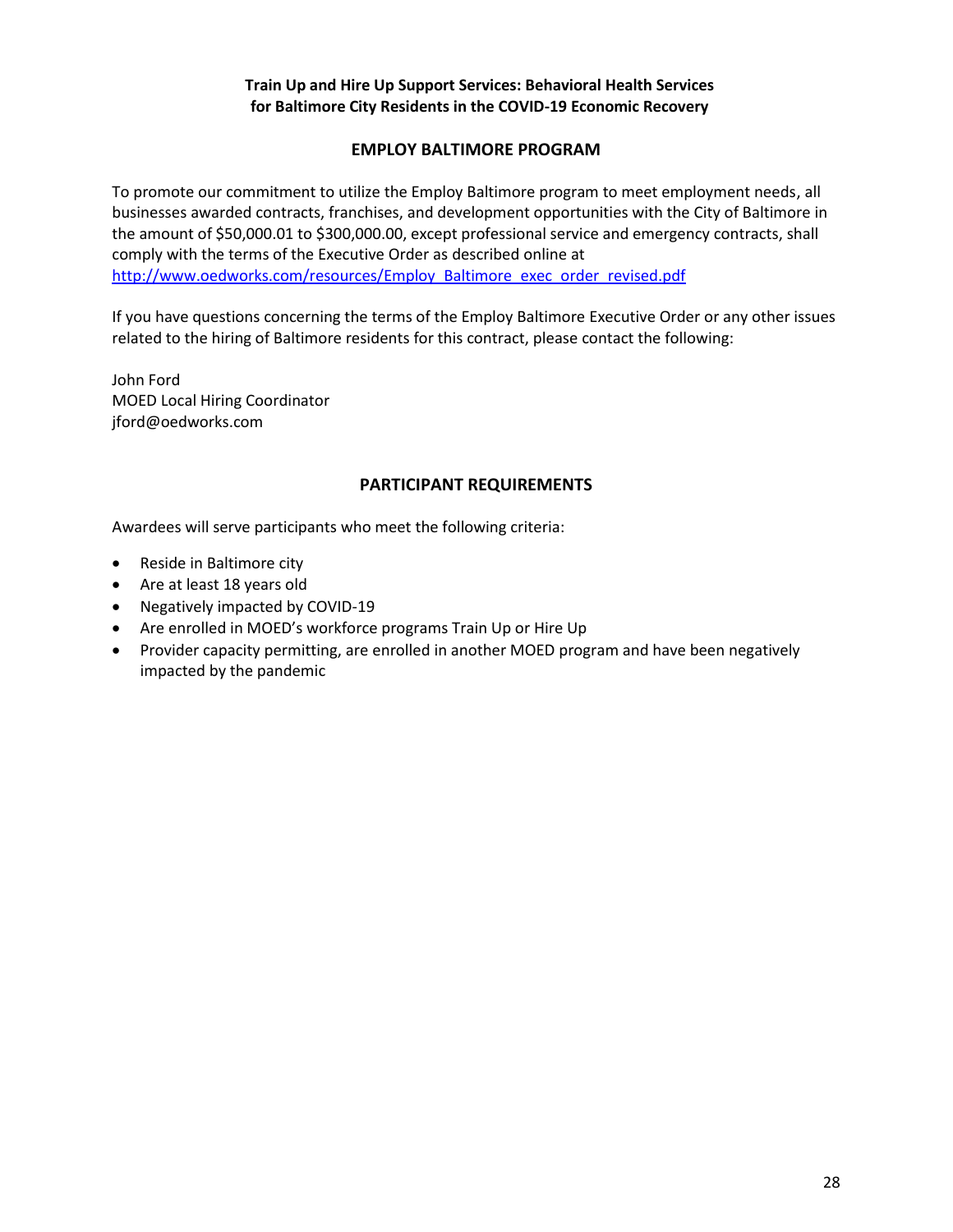## **DEFINITIONS**

<span id="page-28-0"></span>**Abstract:** A brief, comprehensive summary of the contents of an article or a project; it allows readers to survey the contents of an article or project quickly.

**Administrative Costs:** The allocable portion of necessary and allowable costs that is associated with the overall management and administration of the workforce investment system and which are not related to the direct provision of the Employment and Training Services. These costs can represent both personnel and non-personnel categories and both direct and indirect classifications.

**Advanced Training/Occupational Skills Training:** An organized program of study that provides specific vocational skills that lead to proficiency in performing actual tasks and technical functions required by certain occupational fields at entry, intermediate, or advanced levels.

**Audit:** A systematic review by a CPA to determine and report whether an organization's financial operations are being properly conducted, financial reports are being presented fairly and applicable laws and regulations are being complied with. All successful bidders must submit an audit of their organization.

**Barriers to Employment:** Hinder an individual's ability to participate in the labor force. These may include lack of a high school education or its equivalency, basic skills deficits, limited English, substance abuse, etc.

**Basic Skills:** Those academic skills that include reading, writing and speaking English, and the skills involved in math applications, computing and solving problems.

**Case Management:** The provision of a client-centered approach in the delivery of services, designed- (A) to prepare and coordinate comprehensive employment plans, such as service strategies, for customers to ensure access to necessary workforce investment activities and supportive services, using, where feasible, computer-based technologies; and (B) to provide job and career counseling during program participation and after job placement.

**Credential:** Written statement or certificate that validates achievement of educational or occupational skills.

**Community-Based Organization:** A private nonprofit organization that is representative of a community or a significant segment of a community and that has demonstrated expertise and effectiveness in the field of workforce investment.

**Cost Allocation Plan:** A plan that identifies and distributes the cost of services and/or departments or function according to benefit received. It is the means to substantiate and support how shared costs of a program are charged to a particular cost objective.

**Cost Reimbursement Contracts:** An agreement format that provides for the reimbursement of all allowable costs that have been identified and approved in the contract budget. Contractors must maintain the documentation necessary to support the costs.

**Data Collection:** The collection and recording of information pertinent to a participant including: demographic, service and outcome data elements.

**Date of Participation:** Represents the first day, following a determination of eligibility, that the individual begins receiving a service funded by the program.

**Date of Exit:** Represents the last day on which the individual received a service funded by the program or a partner program.

**Diploma:** The term diploma means any credential that the state education agency accepts as equivalent to a high school diploma.

**Economic Development Agencies:** Agencies including local planning and zoning commissions or boards,

community development agencies, and other local agencies and institutions responsible for regulating, promoting, or assisting in local economic development.

**Employability:** A demonstrated level of knowledge, skills, abilities, work behaviors and attitudes necessary to compete successfully in the labor market.

**Employment Assessment:** The ongoing participant centered diagnostic evaluation of a participant's employability, interests, values, aptitudes, abilities, educational and vocational history, barriers, motivation and existing skills that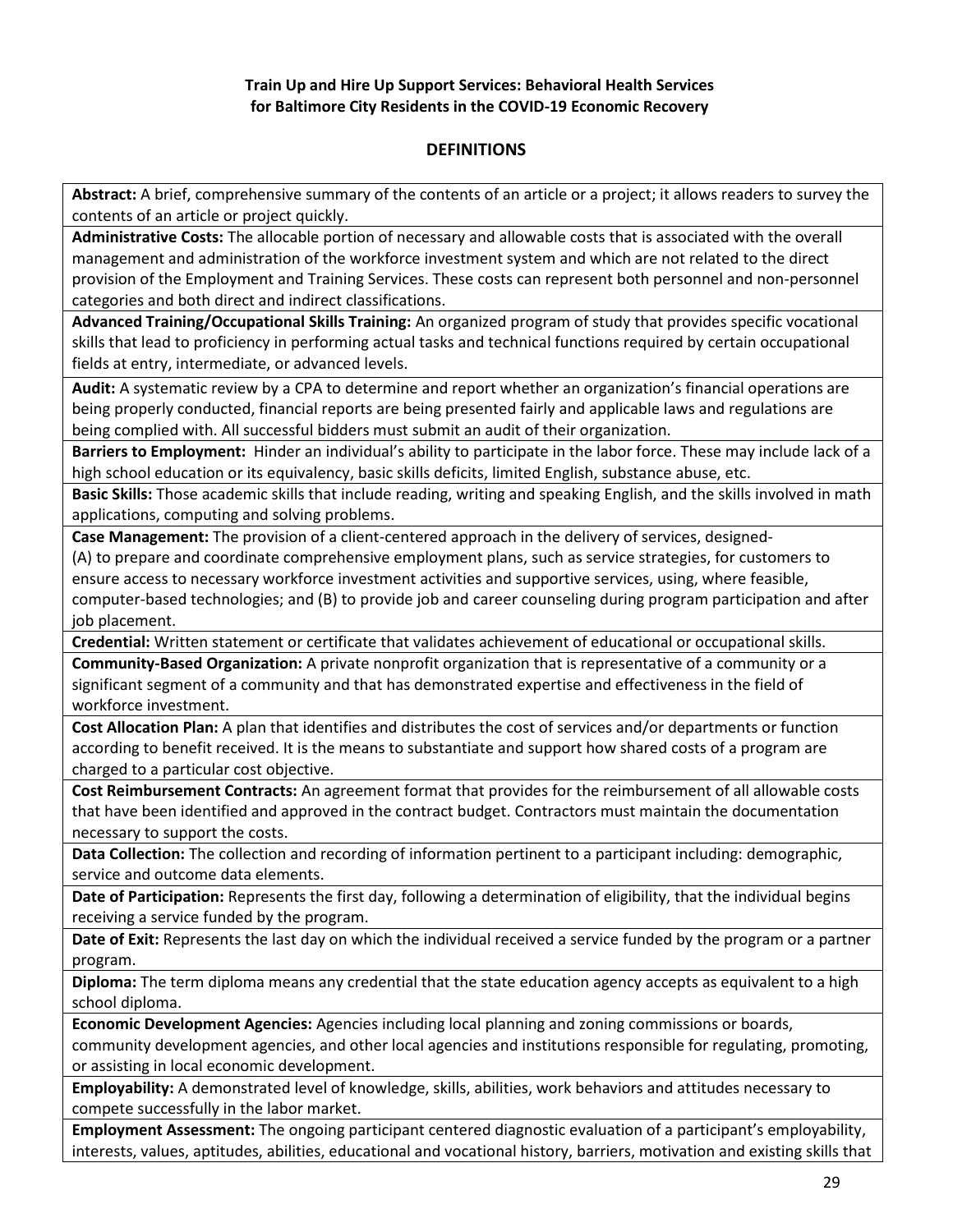lead to the development of an ongoing, comprehensive plan for the removal of barriers to employment and the attainment of the individual's career goals. Assessment first occurs at intake and is an ongoing, continuous collection of information to evaluate the effectiveness of support services, training and education and to monitor the participant's progress.

**Follow Up:** Active case management of participants for at least one year after completing the program. Follow up services can include assessment/re-assessment, information & referral, additional training opportunities, support services, employment & education retention counseling, life skills/problem solving advocacy, services to support continued success for the participant or other program activities provided during the service period. Case notes are required on a monthly basis.

**Indicators:** The specific characteristics or behaviors measured to track a program's success in achieving its outcomes.

**Individual with a Disability:** In general: an individual with any disability as defined in section 3 of the Americans with Disabilities Act of 1990 (42 U.S.C. 12102).

**Job Search Assistance:** Job search skills training including job club, which provides the participant with the instruction and skills necessary to obtain full time employment. These skills may include resume writing, interviewing skills, telephone techniques, and job acquisition skills. Job search assistance must be offered to all customers.

**Labor Market Information:** Occupational supply and demand information for Baltimore City identifying areas of growth or decline for the labor market and assessment of the effects of such growth or decline. Review and evaluation of an area's employment possibilities, including projected openings, new employment, job skills needed, available training programs, wages and labor supply.

**Limited English Speaker:** An individual whose native language is not English or who has an inability to communicate in English orally or in writing, resulting in a barrier to employment or training.

**Literacy:** The term "literacy'' means an individual's ability to read, write, and speak in English, compute, and solve problems, at levels of proficiency necessary to function on the job and in society.

**Lower Living Standard Income Level:** That income level (adjusted for regional, metropolitan, urban, and rural differences and family size) determined annually by the Secretary based on the most recent lower living family budget issued by the Secretary.

**Low Income Individual**: An individual who-(A) receives, or is a member of a family that receives cash payments under a Federal, State, or local income-based public assistance program; (B) received an income, or is a member of a family that received a total family income, for the 6-month period prior to application for the program involved (exclusive of unemployment compensation, child support payments, payments described in subparagraph (A), and old-age and survivors insurance benefits received under section 202 of the Social Security Act (42 U.S.C. 402)) that, in relation to family size, does not exceed the higher of - (i) the poverty line, for an equivalent period; or (ii) 70 percent of the lower living standard income level, for an equivalent period; (C) is a member of a household that receives (or has been determined within the 6-month period prior to application for the program involved to be eligible to receive) food stamps pursuant to the Food Stamp Act of 1977 (7 U.S.C. 2011 et seq.); (D) qualifies as a homeless individual, as defined in subsections (a) and (c) of section 103 of the Stewart B. McKinney Homeless Assistance Act (42 U.S.C. 11302); (E) is a foster child on behalf of whom State or local government payments are made; or (F) in cases permitted by regulations promulgated by the Secretary of Labor, is an individual with a disability whose own income meets the requirements of a program described in subparagraph (A) or subparagraph (B), but who is a member of a family whose income does not meet such requirements.

**Minimum Wage:** The wage established as the lowest hourly salary that can legally be paid for labor. The wage established as the lowest hourly salary that can legally be paid for labor. In Maryland, minimum wage rates are as follows: **\$11.75** effective 1/1/21; **\$12.50** effective 1/1/22; **\$13.25** effective 1/1/23; **\$14.00** effective 1/1/24; **\$15.00** effective 1/1/25.

**Occupational Skills:** Those skills identified as necessary to successfully perform work-related functions within an industry sector. Occupational skills can be attained through activities such as entering into an apprenticeship or